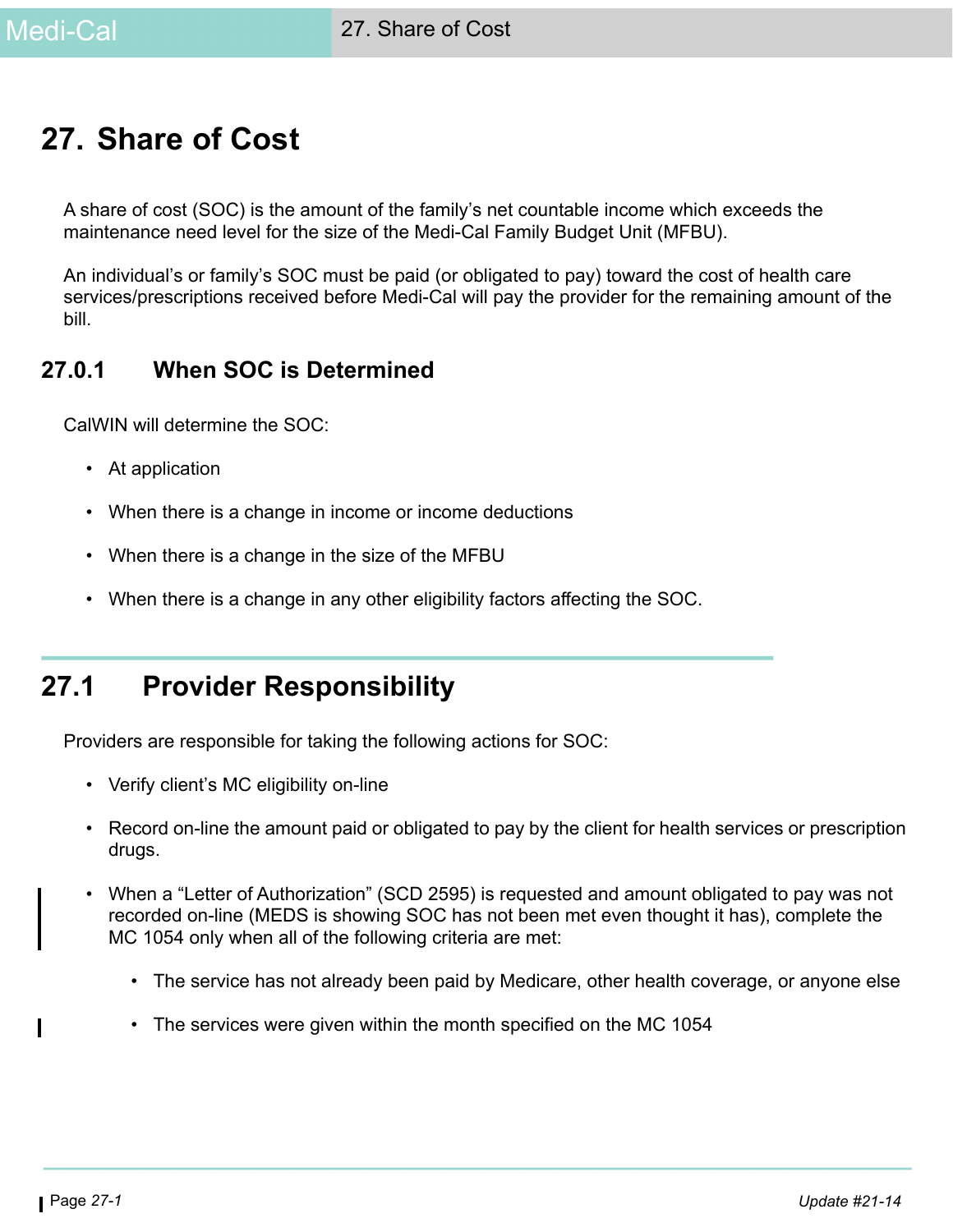# **27.2 EW Responsibility**

The EW is responsible for:

- Ensuring the client's record is active on MEDS
- Recording the client's SOC accurately
- Explaining the SOC to the client
- If the provider is unwilling or unable to input on-line (or for any other reason, the SOC was not updated on-line), the EW must complete the MEDS "Share of Cost Obligation" (SOCO) form (SCD 1296 SOCO) to request the "MEDS Terminal Operator" (MTO) to generate a SOCO transaction. [Refer to 33.8.2]

# **27.3 Change in the Share of Cost (SOC)**

### **27.3.1 Changes Which Decrease the SOC**

When a change in income, family composition, or other circumstances results in a decreased SOC, the client is entitled to an adjustment.

| Change reported<br>timely, | Timely reporting means that the client reports changes within 10 calendar days following the date<br>the change occurred or is known, whichever occurs first.                                            |
|----------------------------|----------------------------------------------------------------------------------------------------------------------------------------------------------------------------------------------------------|
|                            | Example:<br>The client is told on January 12 that his employment will be terminated on January 23. He must<br>report the change no later than January 22 in order to meet timely reporting requirements. |
|                            | Determine what the correct SOC should have been during the months in which the decrease<br>occurred.                                                                                                     |
|                            | Example:<br>A decrease in income occurred on April 29. The client reported this change on May 3. The EW must<br>determine the correct SOC for April and May.                                             |

#### **Table 27-1: Decrease in SOC**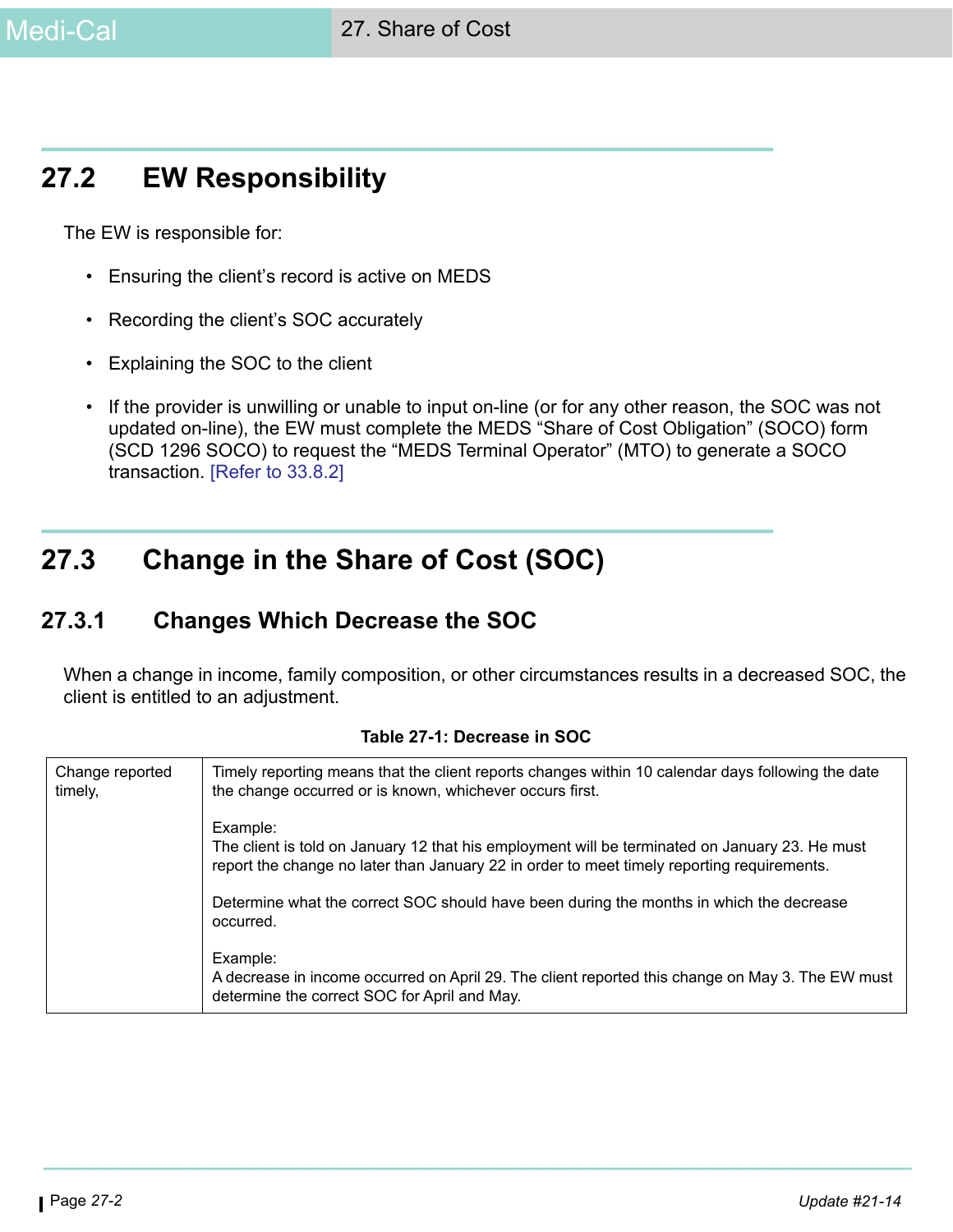#### **Table 27-1: Decrease in SOC**

| Change not<br>reported timely, | Change the ongoing SOC by the first of the month following the month in which the change was<br>reported.                                                                                                        |
|--------------------------------|------------------------------------------------------------------------------------------------------------------------------------------------------------------------------------------------------------------|
|                                | Example:<br>Decrease in income occurred on January 10. Change reported on February 3. SOC change is<br>effective March 1. No recomputation of SOC for January and February is done, unless good cause<br>exists. |
|                                | Note: Make no adjustment for the excess cost the client may have paid or obligated before the<br>ongoing SOC was changed, unless there was a good cause for failure to report in a timely manner.                |

### **27.3.2 Changes Which Increase the SOC**

When a change in income or other circumstances is reported and results in an increased SOC, an adequate and timely NOA must be given.

| Reported timely, | Reevaluate the budget for the first of the month following the month in which the change is reported,<br>if a 10-day notice can be given.                                                                                                                                                                  |
|------------------|------------------------------------------------------------------------------------------------------------------------------------------------------------------------------------------------------------------------------------------------------------------------------------------------------------|
|                  | Example:<br>Change reported timely on January 8. SOC must be changed for February.<br>Reevaluate for the first of the second month following the month in which the change is reported, if<br>the SOC cannot be increased for the first of the following month because a 10-day notice cannot be<br>given. |
|                  | Example:<br>Change reported timely on January 25. Ten-day notice cannot be given for February. Reevaluate<br>SOC for March.                                                                                                                                                                                |
|                  | Note: When it is too late for a 10-day notice to increase the SOC and the change is made in the<br>second month, there is no Medi-Cal overpayment.                                                                                                                                                         |
|                  | <b>Reminder:</b> Notices of Actions issued to decrease the SOC do not require a 10-day notification<br>period.                                                                                                                                                                                             |

#### **Table 27-2: Increase in SOC**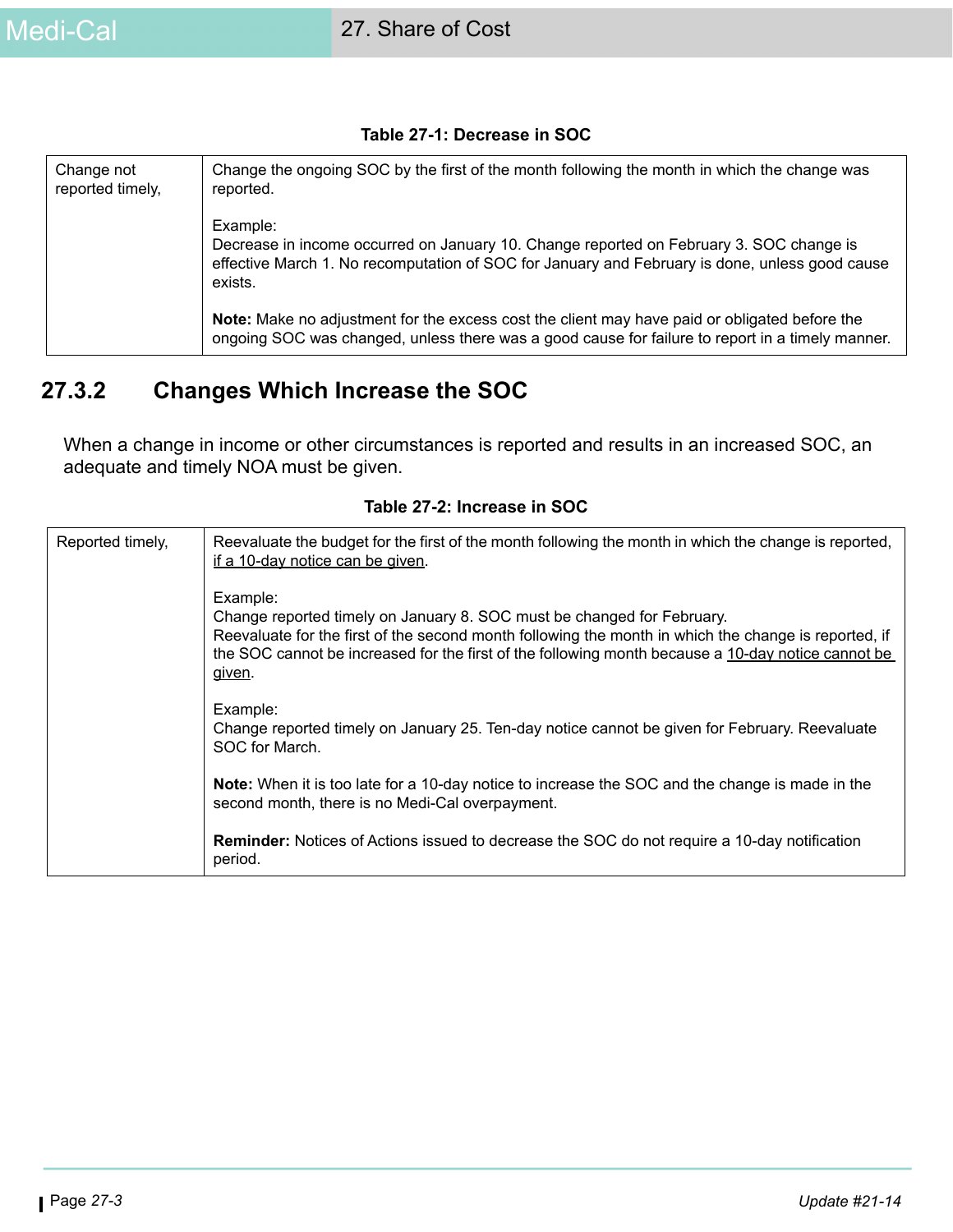#### **Table 27-2: Increase in SOC**

| Not reported timely, | Revise the budget for the first of the month following the month in which the change is reported, if a<br>10-day notice can be given.                                                                                                                                                                                                              |
|----------------------|----------------------------------------------------------------------------------------------------------------------------------------------------------------------------------------------------------------------------------------------------------------------------------------------------------------------------------------------------|
|                      | Example:<br>Change occurred on January 8 and reported on February 5. SOC must be reevaluated for March.<br>Revise the budget for the first of the second month following the month in which the change is<br>reported, if the SOC cannot be increased for the first of the following month because a 10-day<br>notice cannot be given.             |
|                      | Example:<br>Change occurred on January 8 and reported on February 25. Ten-day notice cannot be given for<br>March. SOC must be reevaluated for April.                                                                                                                                                                                              |
|                      | Important: Complete a potential overpayment referral if the client:                                                                                                                                                                                                                                                                                |
|                      | • Received zero SOC MC but should have had a SOC, or                                                                                                                                                                                                                                                                                               |
|                      | • Met a SOC which was less than the correct SOC.                                                                                                                                                                                                                                                                                                   |
|                      | [Refer to "Overpayments", Chapter 65 for referral criteria and procedure.]                                                                                                                                                                                                                                                                         |
|                      | Excess income received or other changes that are reported AFTER the EW should have taken<br>action is NOT a potential overpayment.                                                                                                                                                                                                                 |
|                      | Example:<br>Change occurred on January 15 and is reported on January 30. Even if the client had reported the<br>change within ten days (January 25), the EW cannot increase the SOC for February because a<br>10-day notice cannot be given for February. The change must be effective March 1. There is no<br>potential overpayment for February. |

# **27.4 Processing Cases When the SOC is Retroactively Reduced**

Retroactive adjustments are needed when the EW determines that the client should have had a lower MC SOC than was originally computed. EWs are responsible for discussing the following options available to the clients who have their SOC retroactively reduced:

- Apply the SOC adjustment to the future SOC month(s), or
- Seek reimbursement from the provider.

If the client chooses to seek reimbursement from the provider, the EW must instruct the client to give the provider a copy of "Share of Cost Medi-Cal Provider Letter" (MC 1054), so that the provider can bill MC and reimburse the client the appropriate SOC amount.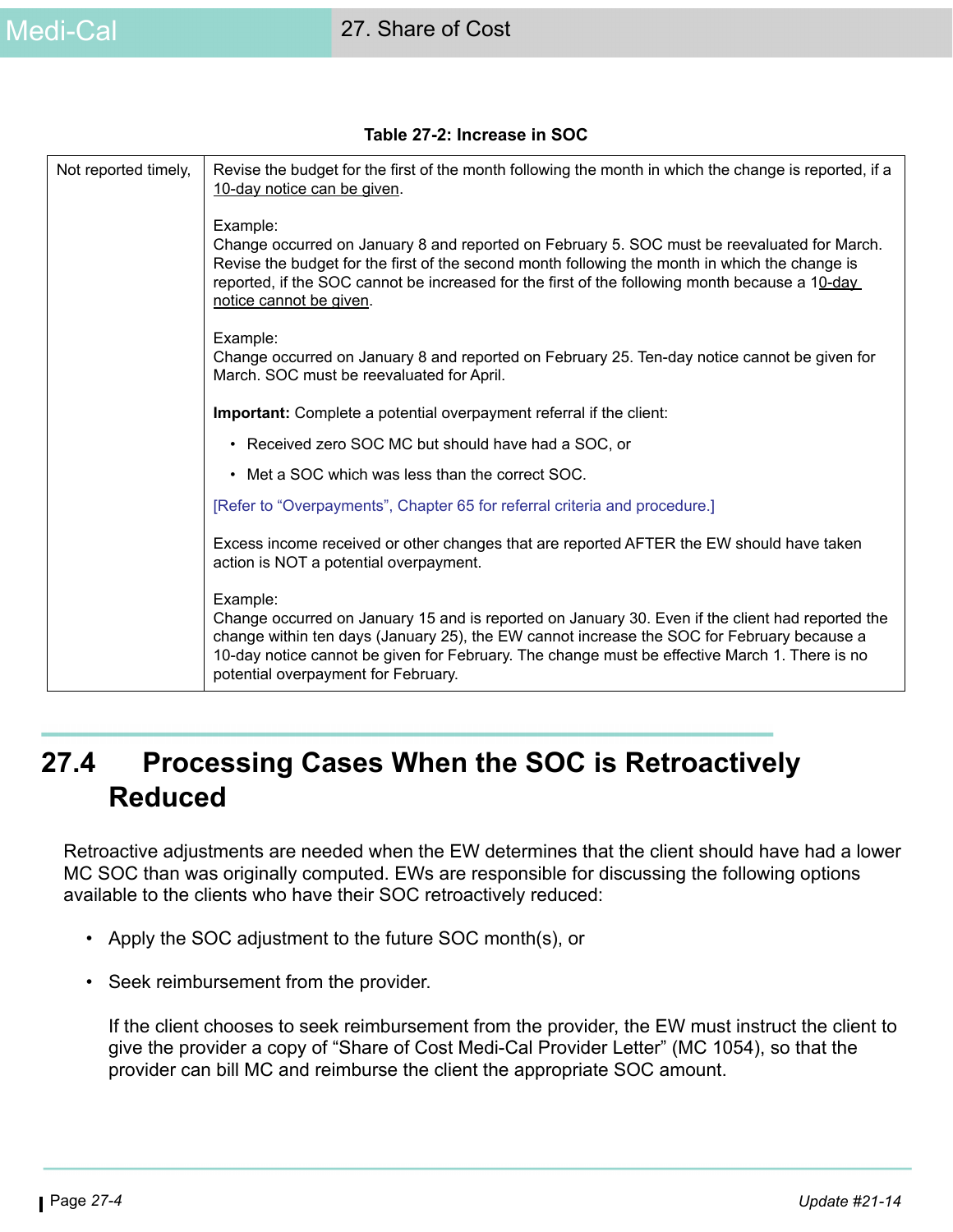**Note:** 

Clients whose future SOC is zero before an adjustment is applied, must be advised that the only recourse is to seek reimbursement from the provider.

### **27.4.1 Reimbursement From The Provider**

When a client decides to seek reimbursement from a provider, it must first be determined whether the provider has billed or submitted a SOC clearance transaction for the month which reimbursement is requested. This can be determined by viewing the MEDS "SOC Case Make-Up Inquiry Request" [SOCR] screen for the appropriate month.

| If the SOC balance on the SOCR<br>for the appropriate month is | Then the provider                                                                                                                                          |
|----------------------------------------------------------------|------------------------------------------------------------------------------------------------------------------------------------------------------------|
| The same as the county's<br>original SOC,                      | Has NOT submitted a SOC clearance transaction for the month in which reimbursement<br>is being requested. No reimbursement from the provider is necessary. |
|                                                                | The EW must update the appropriate Data Collection windows so that the SOC can be<br>lowered for the affected month(s).                                    |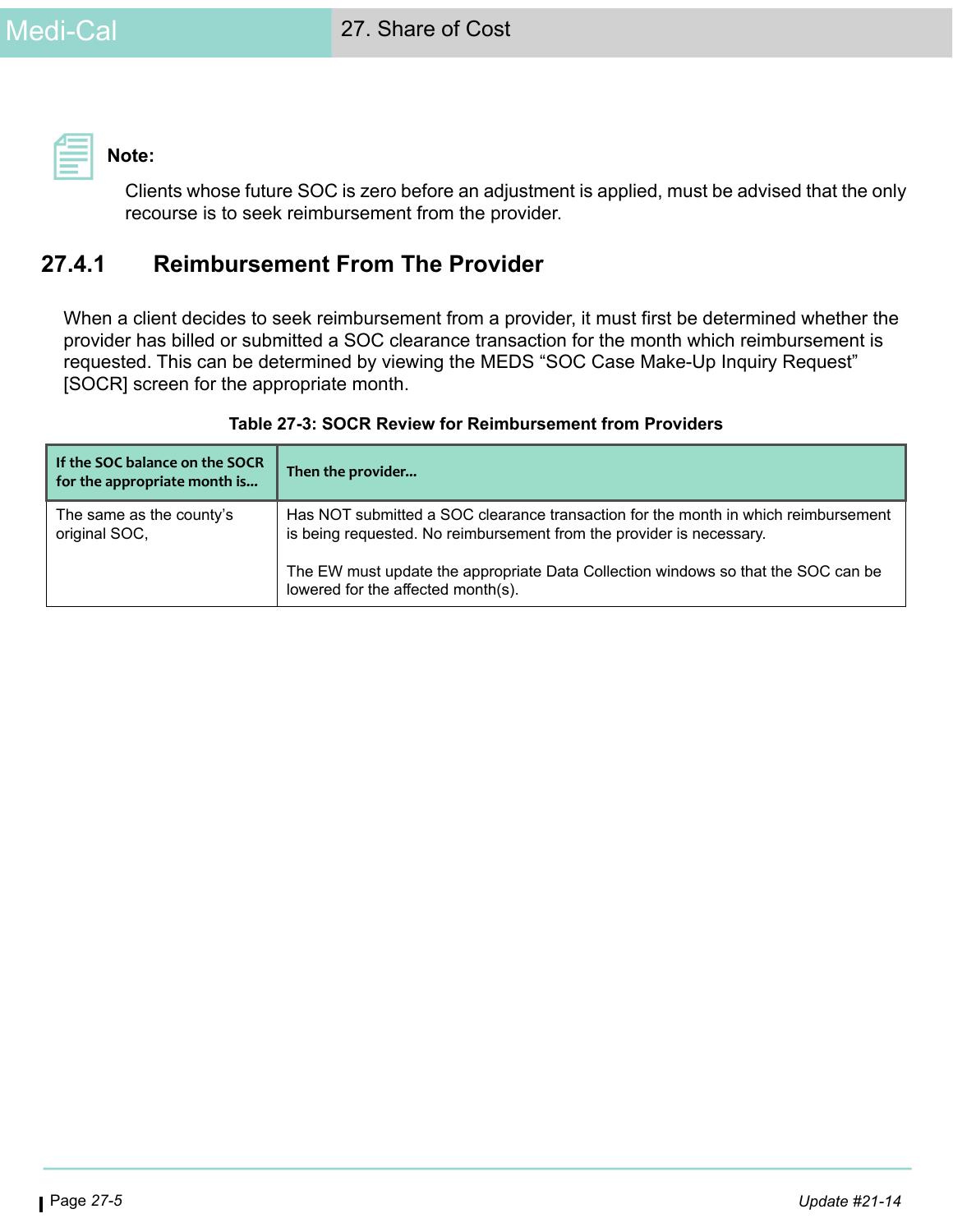| If the SOC balance on the SOCR<br>for the appropriate month is | Then the provider                                                                                                                                                                                                                                                                                                                                                                                                                                                                                                 |                                                                                                                                                                                                                                             |  |
|----------------------------------------------------------------|-------------------------------------------------------------------------------------------------------------------------------------------------------------------------------------------------------------------------------------------------------------------------------------------------------------------------------------------------------------------------------------------------------------------------------------------------------------------------------------------------------------------|---------------------------------------------------------------------------------------------------------------------------------------------------------------------------------------------------------------------------------------------|--|
| Less than the original SOC or                                  | Has submitted one or more SOC clearance transactions.                                                                                                                                                                                                                                                                                                                                                                                                                                                             |                                                                                                                                                                                                                                             |  |
| zero,                                                          | If the recomputed SOC is                                                                                                                                                                                                                                                                                                                                                                                                                                                                                          | Then                                                                                                                                                                                                                                        |  |
|                                                                | Lower than the original SOC but higher<br>than the SOC clearance transaction,                                                                                                                                                                                                                                                                                                                                                                                                                                     | No SOC adjustment is necessary. The client<br>cannot seek reimbursement from the provider<br>or request a future SOC months adjustment.                                                                                                     |  |
|                                                                | Example:<br>The original SOC is \$100 and the provider has submitted a \$25 SOC clearance<br>transaction for medical services rendered. The recomputed SOC is \$40. This<br>recomputed SOC amount would be input to MEDS. NO SOC adjustment reimbursement<br>from the provider or for future SOC month(s) is necessary because the \$25 SOC<br>clearance submitted by the provider is below the recomputed SOC which is \$40. That<br>means, the client has not yet met his/her correct SOC amount for the month. |                                                                                                                                                                                                                                             |  |
|                                                                | Lower than the SOC clearance,                                                                                                                                                                                                                                                                                                                                                                                                                                                                                     | The client can seek reimbursement from the<br>provider or request a future SOC months<br>adjustment because the SOC for past months<br>cannot be reduced on MEDS to an amount<br>lower than the amount of clearance<br>transactions posted. |  |
|                                                                | Example:<br>The original SOC is \$100 and the provider has submitted a \$25 SOC clearance<br>transaction for medical services rendered. The recomputed SOC is \$10. The SOC on<br>MEDS may NOT be reduced to \$10. MEDS does not accept an amount lower than what<br>the client has already been certified for. The EW must complete the MC 1054. Advise the<br>client to give the form to the provider so that the provider may bill Medi-Cal for the<br>difference \$15 (\$25-\$10) and reimburse the client.   |                                                                                                                                                                                                                                             |  |
|                                                                | Note:                                                                                                                                                                                                                                                                                                                                                                                                                                                                                                             |                                                                                                                                                                                                                                             |  |
|                                                                | CalWIN automatically generates a provider letter when the "MC 1054 Letter"<br>option on the [Resolve Medi-Cal Overstated SOC] window is selected.                                                                                                                                                                                                                                                                                                                                                                 |                                                                                                                                                                                                                                             |  |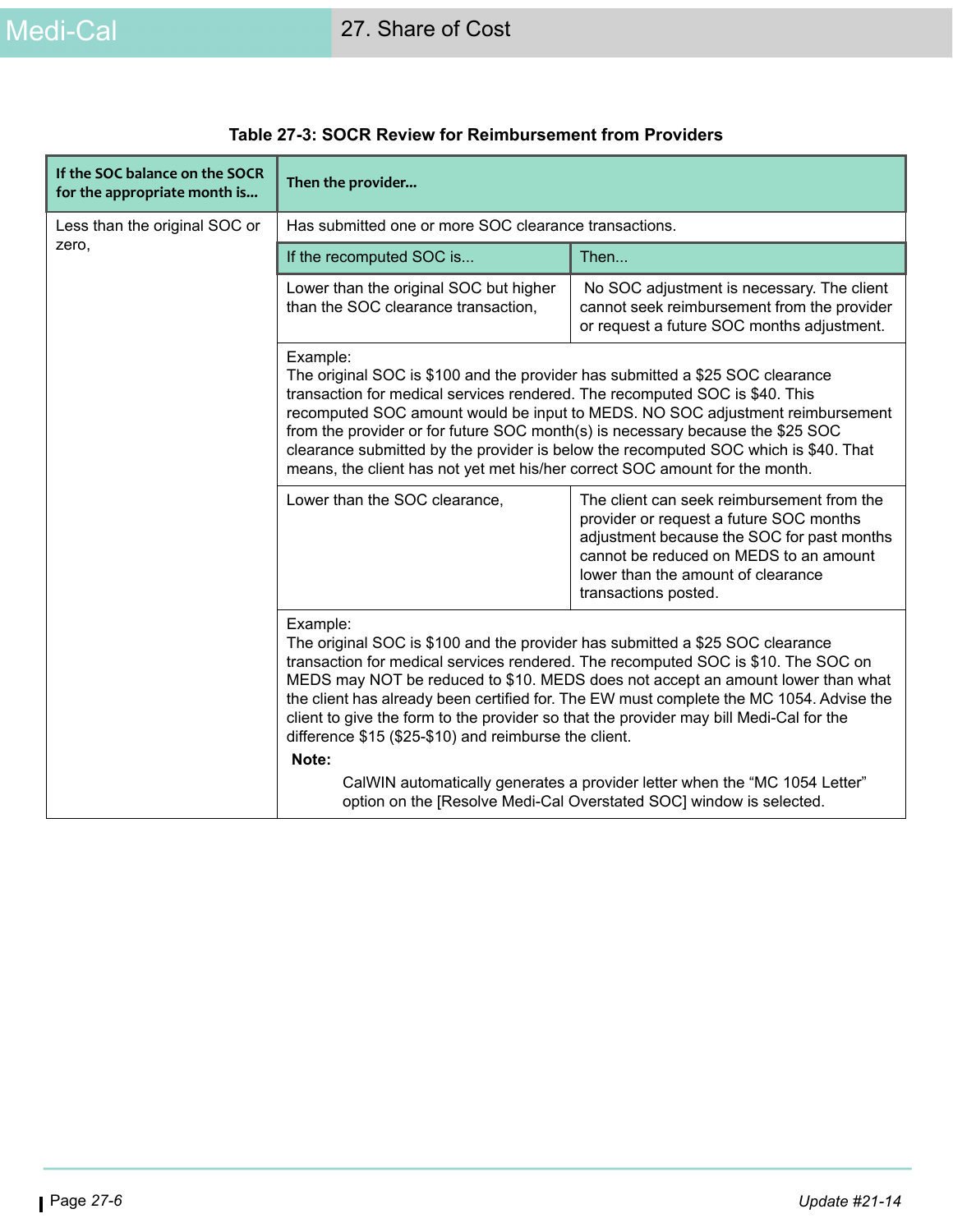### **27.4.2 Adjustment of Future SOC Case Scenarios**

#### **Case Scenario 1**

Client was eligible for July with a SOC and met the entire SOC (determined by viewing SOCR screen). It is later determined that the SOC should have been lower. The client requests an adjustment of future SOC amounts.

| <b>STEP</b> | <b>ACTION</b>                                                                                                                                                                                                                                    |                                                                                                                                                                                                                                                          |  |
|-------------|--------------------------------------------------------------------------------------------------------------------------------------------------------------------------------------------------------------------------------------------------|----------------------------------------------------------------------------------------------------------------------------------------------------------------------------------------------------------------------------------------------------------|--|
|             | Update the appropriate CalWIN windows so that CalWIN can recompute the SOC for the overstated SOC month.<br>Re-run EDBC and on the Capture Discrepancy Information window, set the July "Evaluate Benefit<br>Discrepancy" switch to 'Y'.         |                                                                                                                                                                                                                                                          |  |
| 2           | Change the "Medi-Cal Benefit Usage" option to 'Yes' and enter amount in the "SOC Amount Met" field. CalWIN<br>will create an MC overstated SOC claim. The difference between the original and recomputed SOC is the amount<br>of the adjustment. |                                                                                                                                                                                                                                                          |  |
| 3           | Select the option "Reduce SOC" on the Resolve Medi-Cal Overstated SOC window during authorization.                                                                                                                                               |                                                                                                                                                                                                                                                          |  |
|             | If                                                                                                                                                                                                                                               | Then                                                                                                                                                                                                                                                     |  |
|             | The amount of the adjustment is greater than the<br>September SOC amount,                                                                                                                                                                        | The client's SOC for September becomes zero after the<br>adjustment. Any remaining balance of the adjustment<br>(after September) must be carried over and applied to<br>October and/or the following SOC months until the<br>entire adjustment is made. |  |

#### **Table 27-4: Adjustment of Future SOC- Case Scenario 1**

### **Case Scenario 2**

Client was determined eligible for October with a SOC and met part of the SOC for that month. It is later determined that the SOC should have been lower. Client requests adjustment for the future SOC.

#### **Table 27-5: Adjustment of Future SOC- Case Scenario 2**

| <b>STEP</b> | <b>ACTION</b>                                                                          |
|-------------|----------------------------------------------------------------------------------------|
|             | View the SOCR screen for the month of October to determine amount of SOC that was met. |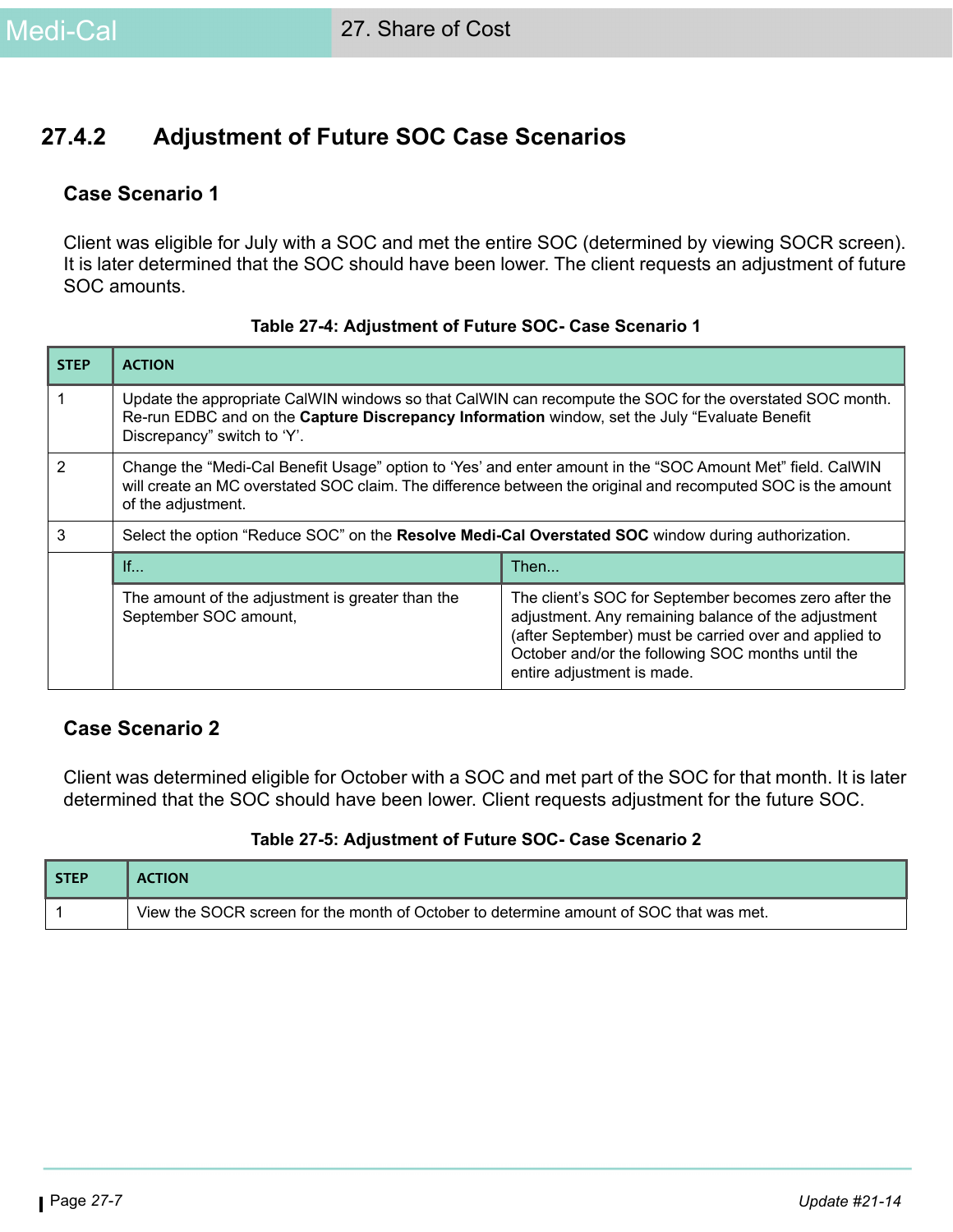| <b>STEP</b>    | <b>ACTION</b>                                                                      |                                                                                                                                      |
|----------------|------------------------------------------------------------------------------------|--------------------------------------------------------------------------------------------------------------------------------------|
| $\overline{2}$ | If                                                                                 | Then                                                                                                                                 |
|                | The amount cleared for the<br>month of October is more than<br>the recomputed SOC, | A SOC adjustment is needed. The difference between the amount cleared<br>and the recomputed SOC will be the amount to be adjusted.   |
|                |                                                                                    | Process adjustment according to Steps 1-3 in Case Situation 1.                                                                       |
|                |                                                                                    | Example:                                                                                                                             |
|                |                                                                                    | Client's original SOC is \$100, client paid \$75; the recomputed SOC<br>is \$50, the amount to be adjusted for future month is \$25. |
|                | The amount cleared for the<br>month of October is less than the<br>recomputed SOC, | No adjustment is necessary. Ensure the change in the SOC is posted to<br>MEDS.                                                       |

#### **Table 27-5: Adjustment of Future SOC- Case Scenario 2**

### **27.4.3 Provider Reimbursement of SOC Case Scenarios**

#### **Case Scenario 3**

Client was determined eligible for November with a SOC and met the SOC. A recomputation indicates the SOC should have been zero. Client wants a reimbursement of the SOC amount that was paid to the provider(s).

| <b>STEP</b>    | <b>WHO</b>  | <b>ACTION</b>                                                                                                                                                                                                                                     |
|----------------|-------------|---------------------------------------------------------------------------------------------------------------------------------------------------------------------------------------------------------------------------------------------------|
|                | EW          | Updates the appropriate CalWIN windows so that CalWIN can recompute the SOC for the<br>overstated SOC month. Re-run EDBC and on the Capture Discrepancy Information window,<br>set the November "Evaluate Benefit Discrepancy" switch to 'Y'.     |
| $\mathfrak{p}$ | EW          | Changes the "Medi-Cal Benefit Usage" option to 'Yes' and enter amount in the "SOC Amount<br>Met" field. CalWIN will create an MC overstated SOC claim. The difference between the original<br>and recomputed SOC is the amount of the adjustment. |
| 3              | EW          | Selects the option "MC 1054 Letter" on the Resolve Medi-Cal Overstated SOC window during<br>authorization. CalWIN automatically generates a "SOC Medi-Cal Provider Letter."                                                                       |
| 4              | Client      | Submits the MC 1054 to the provider(s).                                                                                                                                                                                                           |
| 5              | Provider(s) | Bills MC and reimburses the client after payment from MC is received. The provider needs to<br>submit a copy of the MC 1054 with their MC billing. The provider must bill MC manually.                                                            |

#### **Case Scenario 4**

Client had a SOC for the previous month of April, for \$100, and according to the MEDS SOCR screen, met \$50 of this SOC. It was later determined that the SOC should have been \$75. Client wants reimbursement from the provider.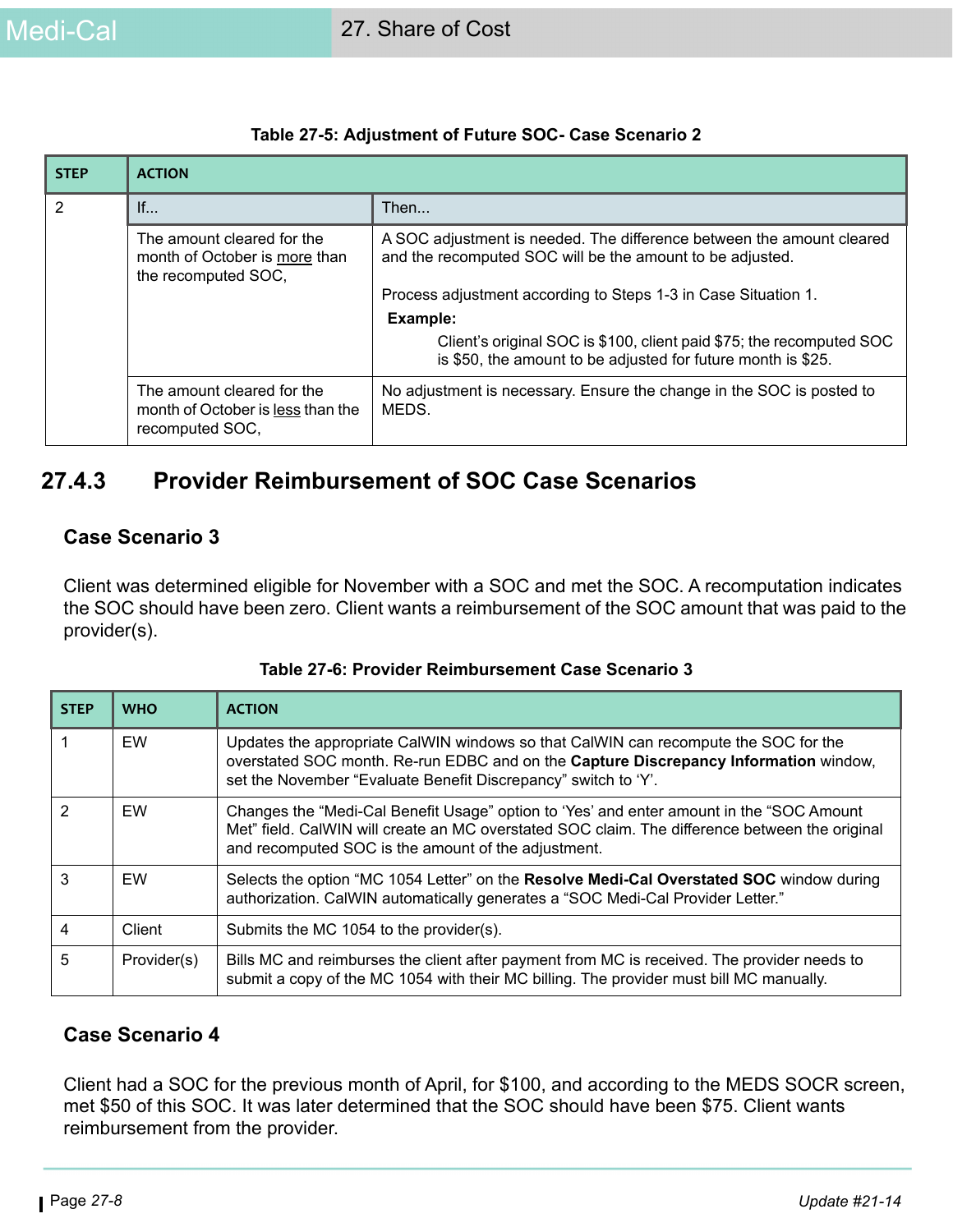- In this situation, the client is not entitled to a provider reimbursement nor a future month SOC adjustment. Follow Step 1 in Case Situation 1 to lower the client's SOC.
- Ensure the SOC for April is changed to \$75 on MEDS.

#### **Case Scenario 5**

Client had a SOC for the previous month of May in the amount of \$200. The SOCR screen indicates that \$150 of the SOC was met. It has been determined that the SOC should be \$100. Client wants reimbursement from the provider.

| <b>STEP</b> | <b>WHO</b>  | <b>ACTION</b>                                                                                                                                                                       |  |
|-------------|-------------|-------------------------------------------------------------------------------------------------------------------------------------------------------------------------------------|--|
|             | EW          | Follows Steps 1-3 in Case Situation 3.                                                                                                                                              |  |
| 2           | EW          | Requests an on-line MEDS entry to change the SOC on MEDS to \$150 (MEDS will not accept a<br>change below the amount of services that have already been certified towards the SOC). |  |
| 3           | EW          | Completes an MC 1054 showing the original SOC as \$150 and the revised amount as \$100, and<br>sends it to the client.                                                              |  |
| 2           | Client      | Submits the MC 1054 to the provider(s).                                                                                                                                             |  |
| 3           | Provider(s) | Bills MC and reimburses the client after payment from MC is received. The provider needs to<br>submit a copy of the MC 1054 with their MC billing.                                  |  |

|  |  | Table 27-7: Provider Reimbursement Case Scenario 5 |  |  |
|--|--|----------------------------------------------------|--|--|
|--|--|----------------------------------------------------|--|--|

## **27.4.4 Share of Cost Adjustment Over a Year Ago**

A "Letter of Authorization" (LOA) (SCD 2595) authorizes payment for medical services received 12 months or more prior to the current month. The "LOA Request" form (SCD 1594) must be sent to the MC Program Coordinator to request an LOA. [Refer to [MC HB Chapter 39.22 for LOA process](https://ssaconnect.sccgov.org/ssa_departments/debs_program/Documents/handbooks/medical/mcchap39.pdf).]

A "Share of Cost Medi-Cal Provider Letter" (MC 1054) is completed by the EW for SOC changes for history months.

#### **Case Situation 6**

In July 2006, the EW determined that the client's correct SOC for June 2005 should have been \$100. Client's original SOC previously recorded for June 2005 was in the amount of \$200.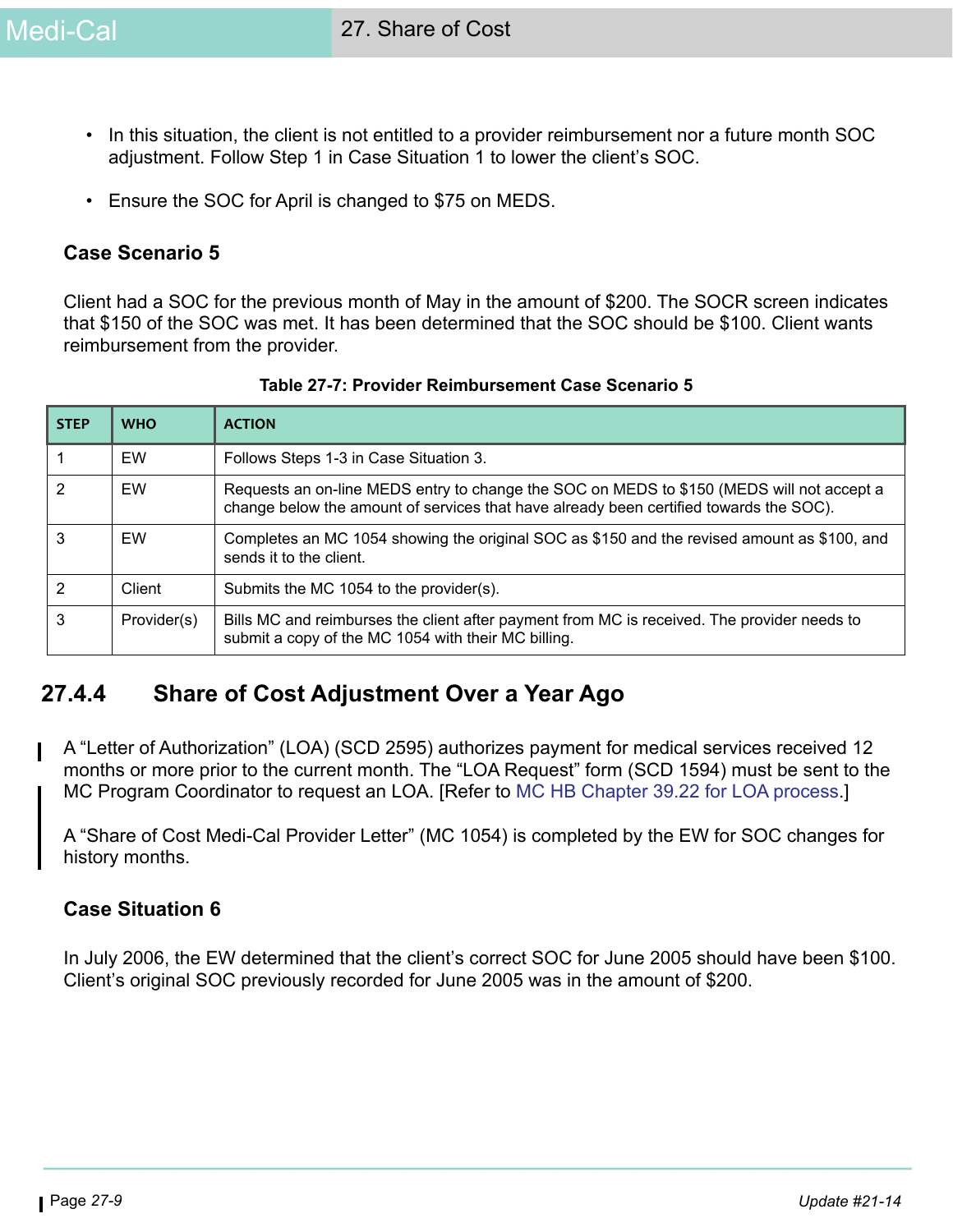.

 $\blacksquare$ 

 $\mathbf{I}$ 

T

 $\mathbf{I}$ 

| <b>STEP</b>          | <b>WHO</b>             | <b>ACTION</b>                                                                                                                                                 |                                                                                                                                      |                                                                                                                 |  |
|----------------------|------------------------|---------------------------------------------------------------------------------------------------------------------------------------------------------------|--------------------------------------------------------------------------------------------------------------------------------------|-----------------------------------------------------------------------------------------------------------------|--|
| 1                    | EW                     | Views the SOCR screen on MEDS for the month of June 2005 to determine amount of SOC that<br>was met.                                                          |                                                                                                                                      |                                                                                                                 |  |
|                      |                        | If                                                                                                                                                            |                                                                                                                                      | Then                                                                                                            |  |
|                      |                        | None of the SOC was met,                                                                                                                                      |                                                                                                                                      | No further action is needed.                                                                                    |  |
|                      |                        | The client met any or all of the SOC,                                                                                                                         |                                                                                                                                      | Retroactive adjustment is needed.                                                                               |  |
| $\overline{2}$<br>EW |                        | Explains to the client the option of whether to apply the SOC adjustment to the future month's<br>SOC or seek reimbursement from the provider.                |                                                                                                                                      |                                                                                                                 |  |
|                      |                        | If the client chooses<br>$\mathsf{to}$                                                                                                                        | And the previous<br>SOC clearance is                                                                                                 | Then                                                                                                            |  |
|                      |                        | Apply the SOC<br>adjustment for future<br>SOC months,                                                                                                         | N/A                                                                                                                                  | Follow the examples in Section 33.5.2.                                                                          |  |
|                      |                        | Seek reimbursement<br>from the provider,                                                                                                                      | Equal to the revised<br>SOC,                                                                                                         | Complete an SC 1594.<br>MC was not previously billed because the<br>client did not meet the \$200 original SOC. |  |
|                      |                        |                                                                                                                                                               | Lower than the<br>revised SOC,<br>Example: Client<br>previously paid \$75<br>(which is lower than<br>the revised SOC of<br>$$100$ ). | Complete an SC 1594 and an MC 1054.<br>The client has to show the proof of the paid<br>amount.                  |  |
|                      |                        |                                                                                                                                                               | Higher than the<br>revised SOC,<br>Example: Client<br>previously paid \$150.                                                         | Complete an SC 1594 and an<br>MC 1054 which shows the original SOC and<br>the revised SOC.                      |  |
| 3                    | EW<br>Supervisor       | Reviews and forwards the SC 1594 and MC 1054, to the MC Program Coordinator.                                                                                  |                                                                                                                                      |                                                                                                                 |  |
| 4                    | Program<br>Coordinator | Completes the SCD 2595 and sends it back to the EW Supervisor.                                                                                                |                                                                                                                                      |                                                                                                                 |  |
| 5                    | EW                     | Gives or sends the original and copy of the SCD 2595 and the MC 1054 to the client.                                                                           |                                                                                                                                      |                                                                                                                 |  |
| 6                    | Client                 | Submits the SCD 2595 and the MC 1054 to the provider(s).                                                                                                      |                                                                                                                                      |                                                                                                                 |  |
| 7                    | Provider(s)            | Bills MC and reimburses the client after the payment from MC is received. The provider needs to<br>submit the SCD 2595 and the MC 1054 with their MC billing. |                                                                                                                                      |                                                                                                                 |  |

### **Table 27-8: SOC Adjustment Over a Year Ago**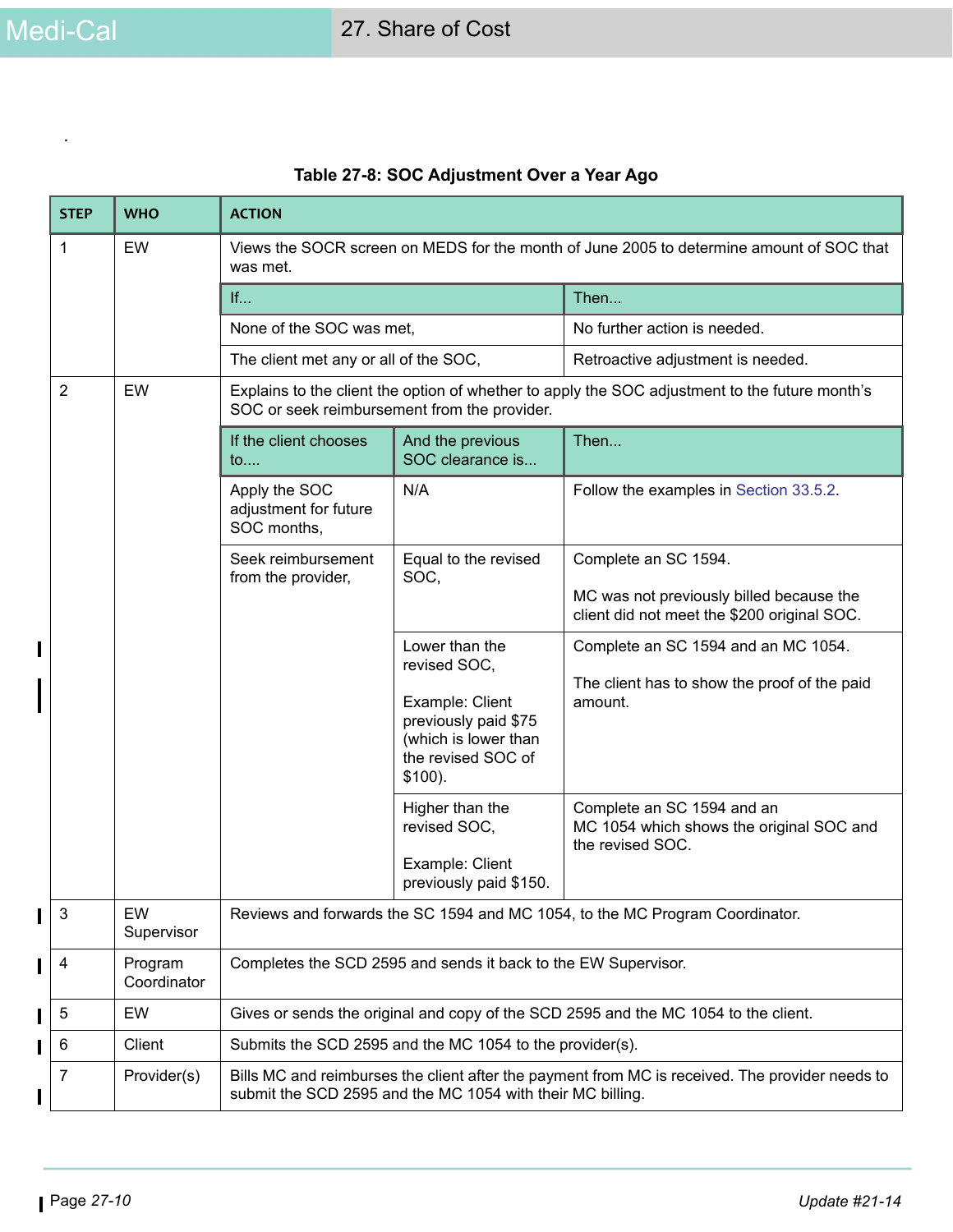# **27.5 Repayment of SOC for Poverty Level Program Eligibles**

Medi-Cal recipients may be eligible for a refund of their SOC from the provider when they are determined to be eligible for no SOC benefits under one of the special Federal Poverty Level (FPL) Programs.

They are entitled to a refund when:

- They have met all or part of their share of cost, AND
- They are later determined to be eligible for no SOC under the 100/133/200%, and Aged and Disabled (A&D) FPL Program.

| If                                                                 | Then                                             |
|--------------------------------------------------------------------|--------------------------------------------------|
| The family SOC was met, but the FPL Program eligible person had no | The FPL Program eligible person is not eligible  |
| medical expenses,                                                  | for a reimbursement.                             |
| The FPL Program eligible person had medical expenses, but did not  | Activate the FPL Program eligible person on the  |
| meet any of the SOC,                                               | appropriate FPL program.                         |
| The FPL Program eligible person had medical expenses and met any   | The FPL Program eligible person is entitled to a |
| or all the SOC,                                                    | reimbursement.                                   |

#### **Table 27-9: SOC Reimbursement for A&D FPL**

In some cases, beneficiaries may choose to adjust a future SOC month(s) instead of seeking a reimbursement from the provider.

### **27.5.1 FPL Program Effective Dates**

Use the appropriate amount corresponding to each year's level. The Poverty Level Programs began at different times. Do NOT apply FPL Programs for months prior to the effective dates listed below:

| Program:  | <b>Effective Date:</b> |  |
|-----------|------------------------|--|
| 100%      | 07/01/1991             |  |
| 133%      | 04/01/1990             |  |
| 200%      | 10/01/1998             |  |
| A & D FPL | 01/01/2001             |  |

#### **Table 27-10: FPL Program Effective Date**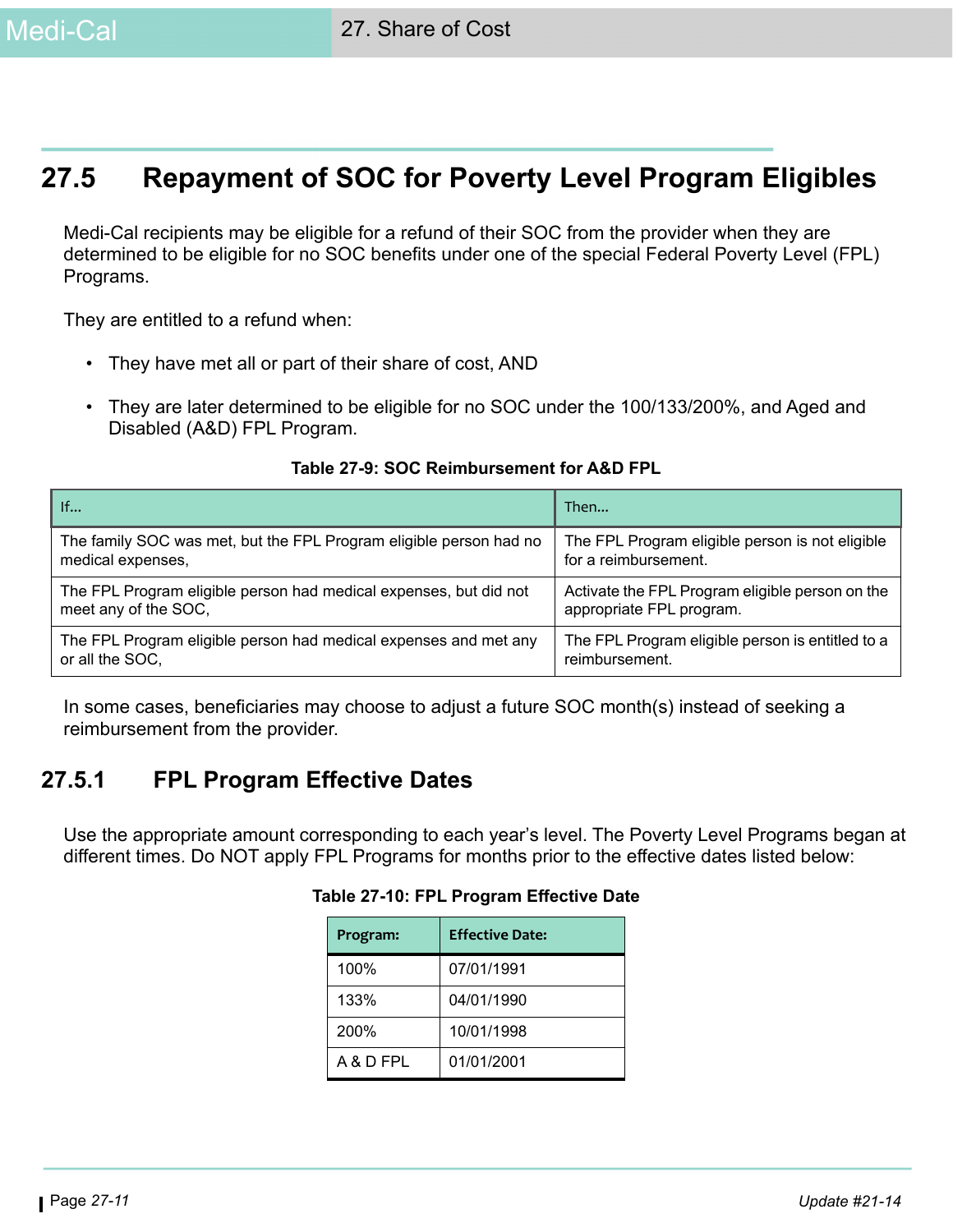### **27.5.2 SOC Partially or Fully Met**

If the SOC has already been partially or fully certified, the reimbursement process is different, depending on whether the month of service was more or less than 12 months old.

| <b>Step</b> | <b>Who</b> | <b>Action</b>                                                                                                                                                                                                                                                                              |  |  |
|-------------|------------|--------------------------------------------------------------------------------------------------------------------------------------------------------------------------------------------------------------------------------------------------------------------------------------------|--|--|
|             | EW         | Updates the appropriate CalWIN Data Collection windows with the new data so that the system can<br>determine the appropriate FPL program. Re-run EDBC and on the [Capture Discrepancy Information]<br>window, set the overstated SOC month's "Evaluate Benefit Discrepancy" switch to 'Y'. |  |  |
|             |            | "Changes the 'Medi-Cal Benefit Usage" option to 'Yes' and enter amount in the "SOC Amount Met"<br>field. CalWIN will create a Medi-Cal overstated SOC claim.                                                                                                                               |  |  |
|             |            | Selects the option "MC 1054 Letter" on the [Resolve Medi-Cal Overstated SOC] window during<br>authorization. CalWIN automatically generates a "SOC Medi-Cal Provider Letter".                                                                                                              |  |  |
|             |            | Sends the MC 1054(s) to the client, instructing the client to give it to the provider.                                                                                                                                                                                                     |  |  |
| 2           | Client     | Takes the MC 1054 to the provider.                                                                                                                                                                                                                                                         |  |  |
| 3           | Provider   | Bills Medi-Cal and reimburses the client after payment from Medi-Cal is received. The provider needs<br>to submit a copy of the MC 1054 with their Medi-Cal billing.                                                                                                                       |  |  |

#### **Table 27-11: Process (Less Than 12 Months)**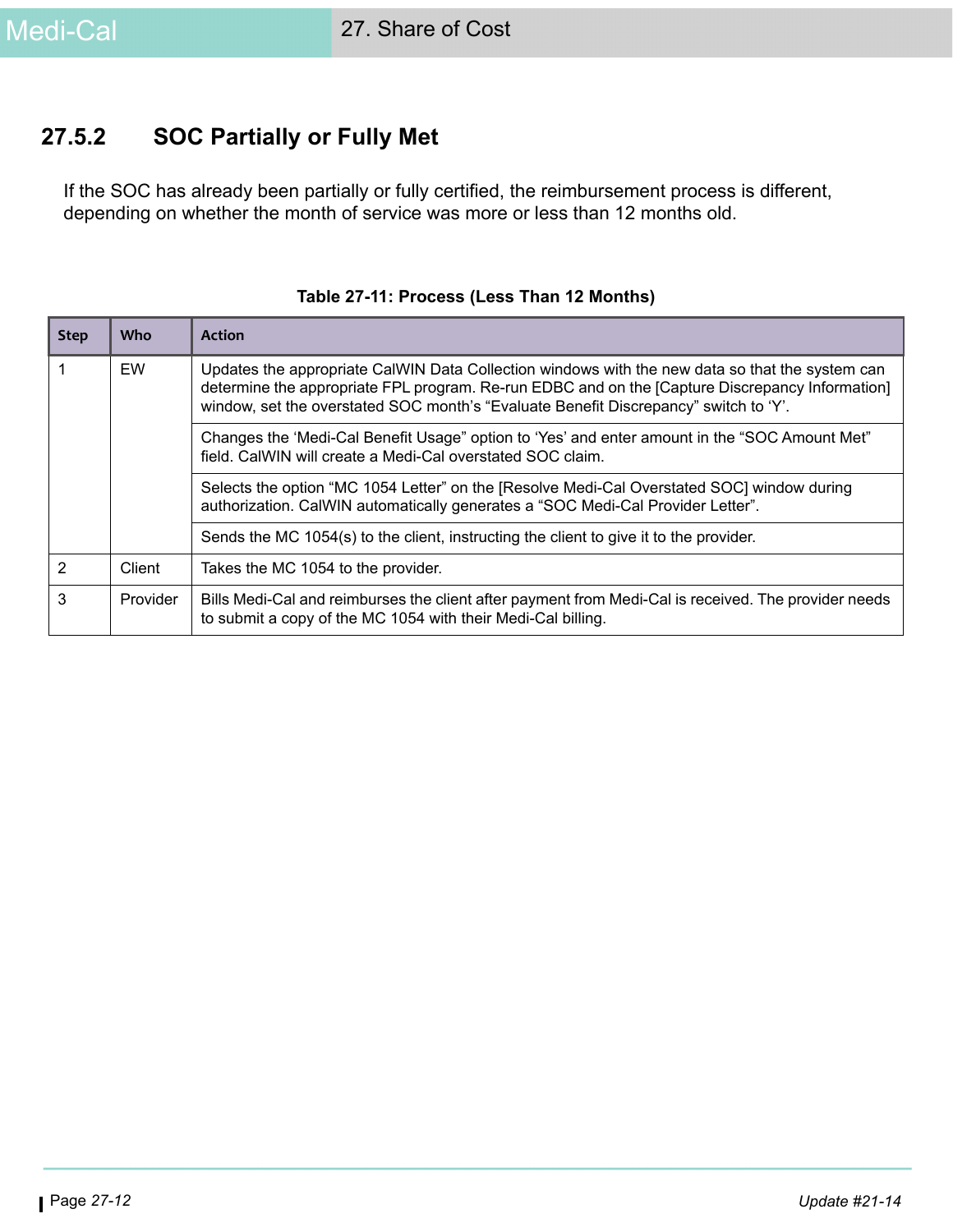| <b>Step</b>                                         | <b>Who</b>                                    | <b>Action</b>                                                                                                                                                                                        |
|-----------------------------------------------------|-----------------------------------------------|------------------------------------------------------------------------------------------------------------------------------------------------------------------------------------------------------|
| 1                                                   | EW                                            | Approves FPL program following Step 1 above.                                                                                                                                                         |
|                                                     |                                               | Reviews MEDS for the month in question to determine what portion of the SOC was met by<br>the FPL program eligible person.                                                                           |
|                                                     |                                               | Submits a retroactive Medi-Cal request via online MEDS as follows:                                                                                                                                   |
|                                                     |                                               | Complete a "Request for Online Transaction" (SC 1296), requesting the MTO to generate<br>$\bullet$<br>an EW 50 transaction.                                                                          |
| Code, AND<br>• The original share of cost.<br>Note: |                                               | • Use the ORIGINAL share of cost 14 - Digit County I.D. number with the original SOC Aid                                                                                                             |
|                                                     |                                               |                                                                                                                                                                                                      |
|                                                     |                                               |                                                                                                                                                                                                      |
|                                                     |                                               | When the provider's bill is more than a year old, the state's fiscal intermediary can<br>only identify the recipient as eligible by using the original SOC Aid Code that was<br>reported to MEDS.    |
|                                                     |                                               | Complete a separate MC 1054 for each provider to whom the client paid a SOC, using the<br>$\bullet$<br>ORIGINAL 14 - Digit County I.D. number as both the old and new number. (Attach to SC<br>1296. |
|                                                     |                                               | Sends the MC 1054(s) to the client, instructing the client to give it to the provider.                                                                                                               |
| $\overline{2}$                                      | Client                                        | Gives the MC 1054 to the provider.                                                                                                                                                                   |
| 3                                                   | Provider<br>Submits a new claim to the State. |                                                                                                                                                                                                      |
|                                                     |                                               | Reimburses the client, once the provider has been repaid by Medi-Cal.                                                                                                                                |

#### **Table 27-12: Process (MORE THAN 12 MONTHS)**

# **27.6 Applying Unpaid Medical Bills to the SOC (Hunt v. Kizer)**

Any MC applicant or recipient having medical expenses incurred and unpaid must be allowed to use those medical expenses to reduce any current or future SOC, provided the medical bills remain unpaid and acceptable documentation of the unpaid expense is received.

Old medical bills are not acceptable if they are fully paid prior to the month of submission. Only any unpaid portion may be applied toward a SOC adjustment.

An old medical bill may not be accepted if it was paid by the recipient in a previous month and then refunded by the provider in the month it is submitted to the EW.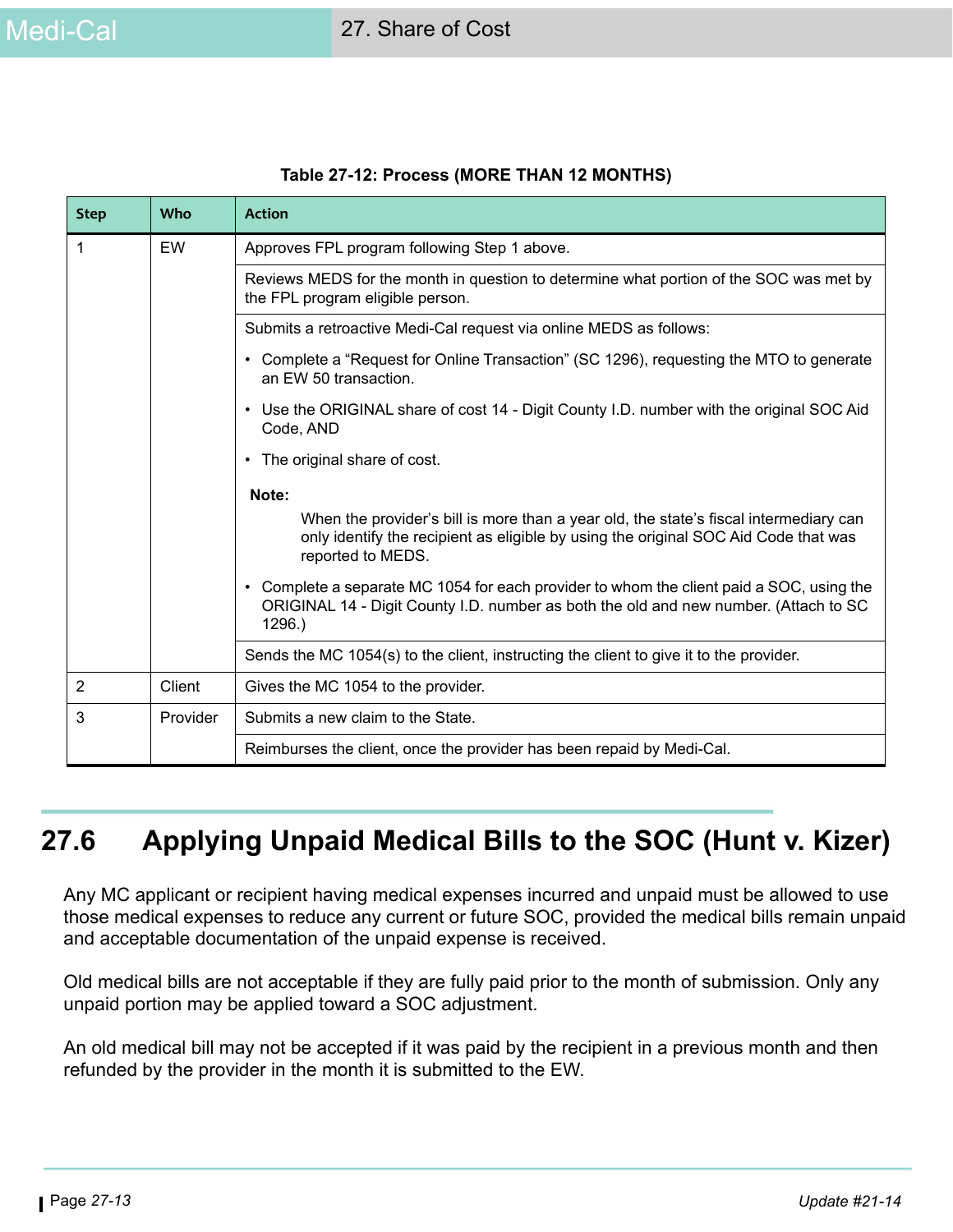

Individuals receiving MC under state only programs (aid codes 53 and 81) are not able to apply old medical bills to their SOC.

A medical bill is considered *current* when it is incurred in the same month for which it will be applied to the recipient's SOC.

A medical bill is considered *old* when it is incurred in a month previous to the month for which it will be applied to the SOC.

#### **Note:**

If a portion of the old medical bill has been paid, only the unpaid portion may be applied toward the beneficiary's SOC.

### **27.6.1 Acceptable Medical Bills**

Acceptable medical bills and medical expenses are those which are rendered by a state-licensed health-care provider.

In addition, when a client wishes to adjust expenses for medically-related equipment, supplies or drugs which have been prescribed but which are available without a prescription, the EW may require a statement from the health-care provider if the expense is questionable. The provider's statement must include:

- A short description of the condition being treated.
- The name of the drug, supply or equipment which was prescribed.
- A statement that it is customarily considered by the medical profession to be an item primarily for health care and medical treatment and that it will be used solely by the recipient for that purpose.

### **27.6.2 Qualifying Criteria**

### **Liability for Debt**

A person must be legally liable for the debt. A person is considered to be legally liable for the debt if it is less than four years old on the date of submission to the EW. If the debt is more than four years old, then the client must show evidence of current liability, such as:

- There has been a judgment; or
- There is a contract between the provider and the recipient which extends the statute of limitations beyond four years and the bill falls within the contract period, or
- A payment has been made on the debt within the last four years, or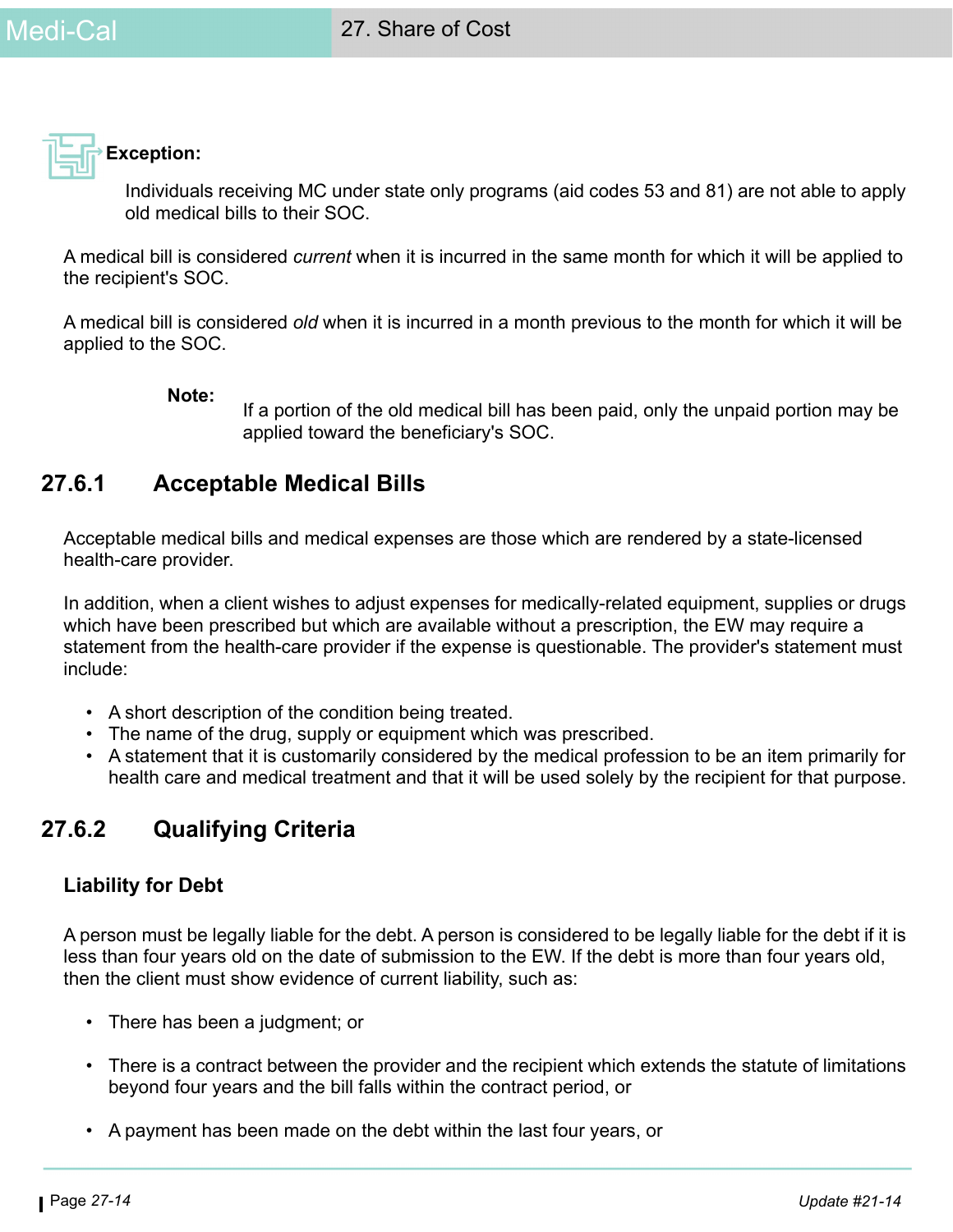• There is other reasonable verification showing the person is still liable for the debt.

#### **One Time Only Rule**

A medical bill (or portion of a medical bill) can only be used once. For example, if a \$30 office visit charge is used towards the client's September 2005 SOC and an MC card is issued for September, then the same bill cannot be applied to the October 2005 SOC, even though the bill remains unpaid.

#### **Other Health Coverage**

Only medical bills (or a portion of the medical bill) which will not be paid by a third party can be used to meet a SOC. If a client has any other health coverage, only medical expenses which are not covered by his/her insurance can be used to reduce the SOC.

Medical expenses which have been paid (or will be paid) by Medicare, MC or other private or group coverage cannot be used to meet or reduce a share of cost.

If the bill does not show the amount owed solely by the client, then the client must obtain a statement from the provider or the insurer showing the total amount of the service and the amount for which solely the client is liable.

#### **MFBU**

Medical expenses for anyone who would have been a member of the MFBU on the date the medical expenses were incurred may be used to reduce the SOC.

#### **Provider Expenses (IHSS, Licensed, Certified etc.)**

IHSS expenses cannot be used to reduce the SOC; however out of pocket personal care services paid to a qualified provider can be used to **meet** the SOC when the required services are included in the IHSS needs assessment or prescribed by a physician. The services must be intended solely for the health care and medical treatment of the individual. The MC recipient is required to verify the out of pocket expenses for the services each month in order to meet their SOC.

#### **Interest Charges**

Interest or other finance charges accumulated on unpaid medical bills cannot be used to offset the SOC.

#### **No Payment Required**

There is no requirement that the client be making payments on a bill in order for the remaining balance to be used to reduce a SOC.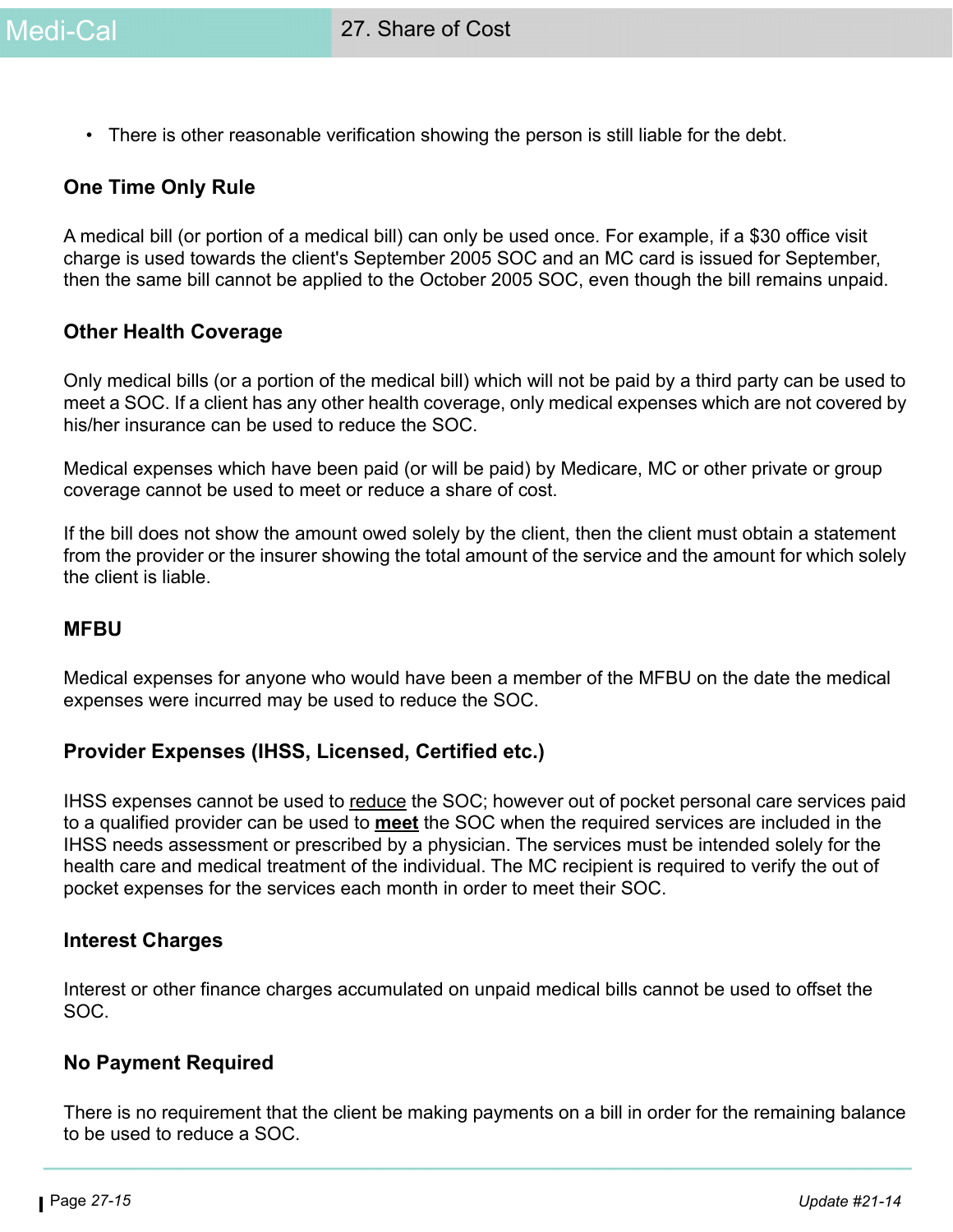### **27.6.3 Verification Requirements**

The client must provide the EW with an original billing statement which includes ALL of the following:

• The date the bill was issued. The bill must be unpaid at some time during the month that it is submitted to the EW. Generally, this condition is satisfied if the bill's date of issuance is within the last 90 days at the time it is given to the EW, unless there is evidence that it has already been paid.

**Reminder:** A statement over 90 days old can be used if supplemental documentation is provided.

- The name and address of the provider who rendered the service.
- The name of the person who received the medical service.
- A short description of the service.
- The date(s) of the medical service.
- A "Procedure Code" (medical reference number) unless the bill was incurred prior to 1/1/92.
- The provider's MC provider identification number, federal tax identification number, provider's license number, or the provider's MC identification number. (It is not necessary that the provider accept MC in order for the expense to be allowed.)
- The amount still owed by the client which is not subject to any third party or other health coverage.

#### **Important:**

An original or any substitute billing statement which has been altered is not acceptable unless the bill has been updated by the provider and the provider has signed or initialed the notation.

#### **Original Bills versus Photocopies**

Generally, old, unpaid medical bills which are submitted to be applied towards a SOC must be original, conventional health-care provider billing statements or invoices. An original bill does not have to be the first bill.

If the medical bill is a photocopy:

- It must be signed, initialed or signature-stamped by the provider; or,
- There must be other original documentation submitted that verifies the validity and accuracy of the bill.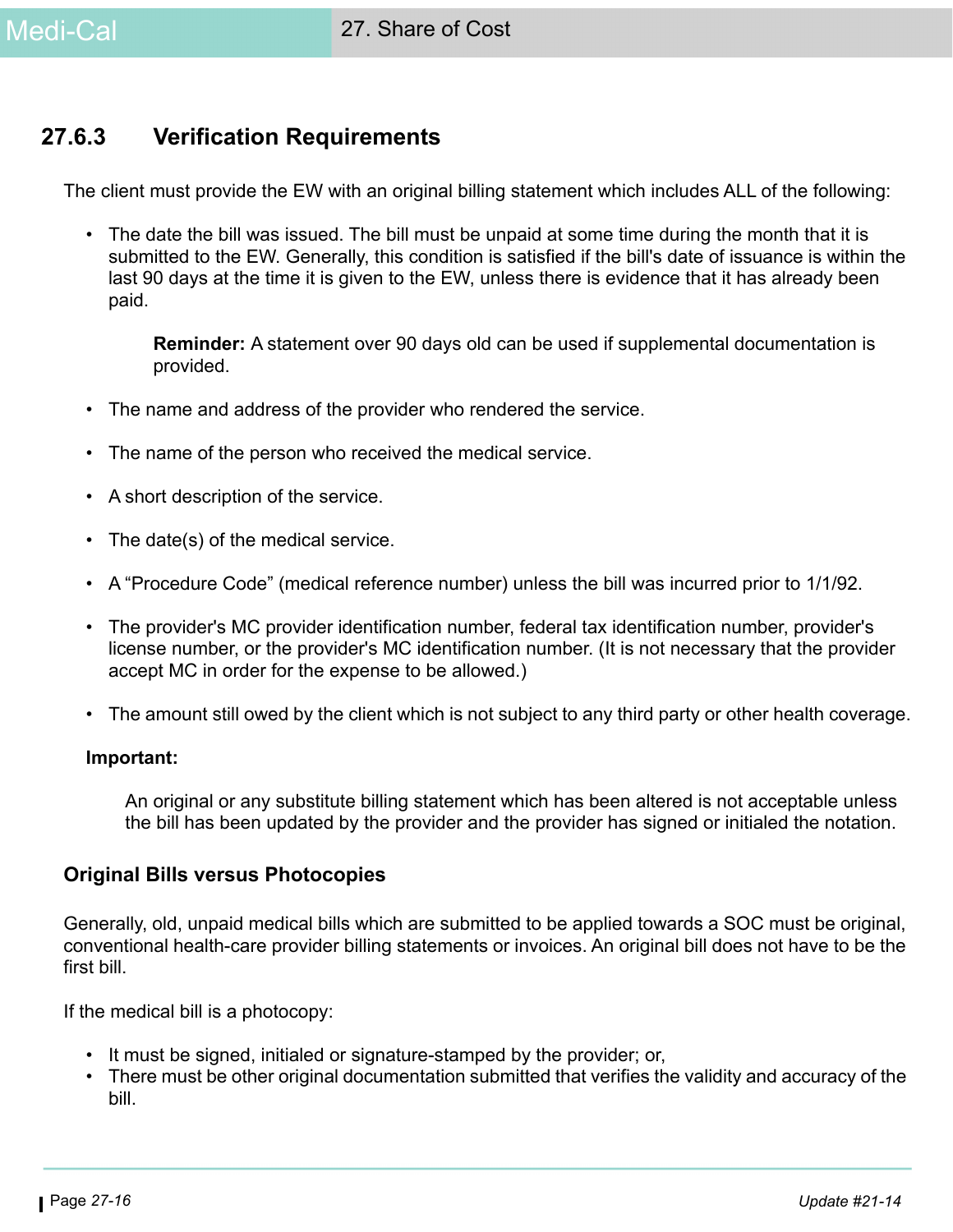#### **Missing Information**

If an original bill lacks any required information, supplemental information can be provided by a supplemental bill or written statement from the provider, or the provider's representative, e.g., a collection agency, attorney.

The client has an obligation to make an effort to obtain any missing verification information. If the client has made an effort but has not been able to get the missing information, the EW must assist in obtaining it. The EW must contact the provider to request the needed information.

- The EW is not required to obtain a medical bill for a client who claims to have a medical expense but has no medical bill.
- When the missing verification is provided by phone, document the information and initial and date on the old medical bill.

#### **Affidavit**

When the client and the EW are unable to obtain the missing information, an SCD 101 can be signed by the client, provided he/she can attest to the accuracy of the information, including:

- Date of service and person who received it.
- Provider's name and address.
- Type of service.
- Provider's federal tax ID number, Medi-Cal provider ID number, or the provider's license number.
- Procedure code (if the client has contacted the provider to get it).

#### **Important:**

An affidavit signed by the client cannot be used to confirm the amount of the bill which is owed solely by the client or the date the bill was issued. Only the provider (or the provider's representative) can supply this information.

### **27.6.4 Credit Card Statements**

Unpaid medical expenses which have been charged to a credit card may be allowed if the client provides a credit card statement for every month beginning with the month in which the medical expense was incurred and ending with the month previous to the one in which the statement is submitted to the EW.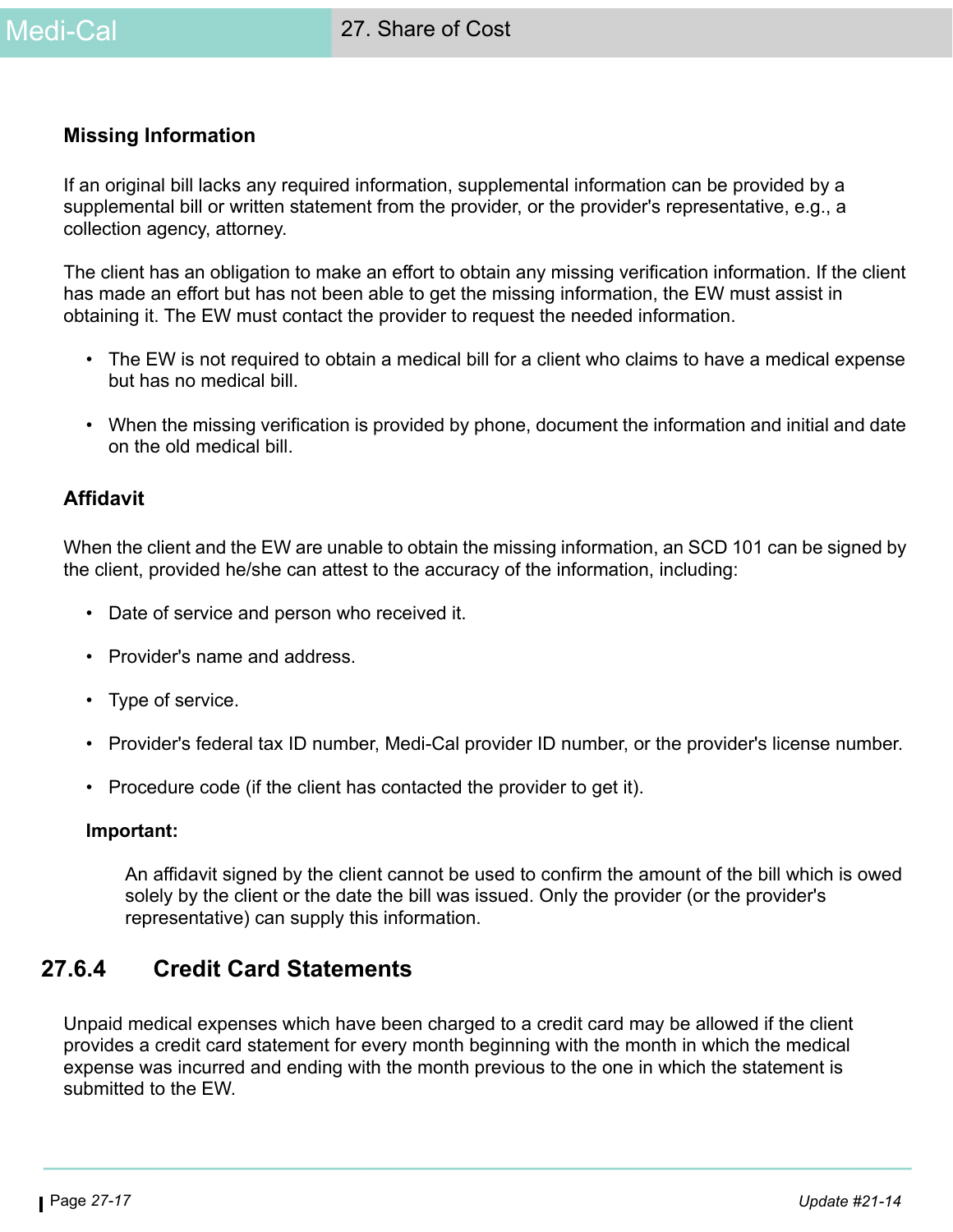The statements must show that no payments have been made on the account since the medical expense was incurred.

- If payments have been made, the medical expense applied to the SOC must be reduced by the amount paid on the account.
- If the client is unable to provide all credit card statements necessary to show his/her payment record since the charged medical expense was incurred, then the credit card statement cannot be used to verify the medical expense.

**Reminder:** Do not allow any finance charges.

In a situation where the client had to use someone else's credit card to charge the medical bill and subsequently been paid by the owner of the credit card, the amount of the medical bill may still be allowed as long as there is clear documentation and verified that client's obligation to pay continuous to exist.



#### **Example:**

The granddaughter used her personal credit card to pay her grandmother's medical expenses. When the monthly statement is received, the granddaughter paid the entire credit card bill to avoid finance charges; however, she expects her grandmother to pay the medical expenses originally charged to her credit card.

### **27.6.5 Incomplete Information**

If the medical bill does not meet all of the qualifying criteria and verification requirements, the EW must contact the client by mail or by phone to request the missing information within ten days from the date that the medical bill is submitted to the EW.

- Return the original bill to the client and scan a copy of the bill into the IDM system.
- Allow 10 days for the client to provide the information.

#### **Note:**

The EW may contact the provider directly to get additional information. Also, additional time may be allowed to obtain the missing information, as long as the client is cooperating.

• The client is responsible to keep the returned medical bills if he/she wishes to resubmit them at a later date.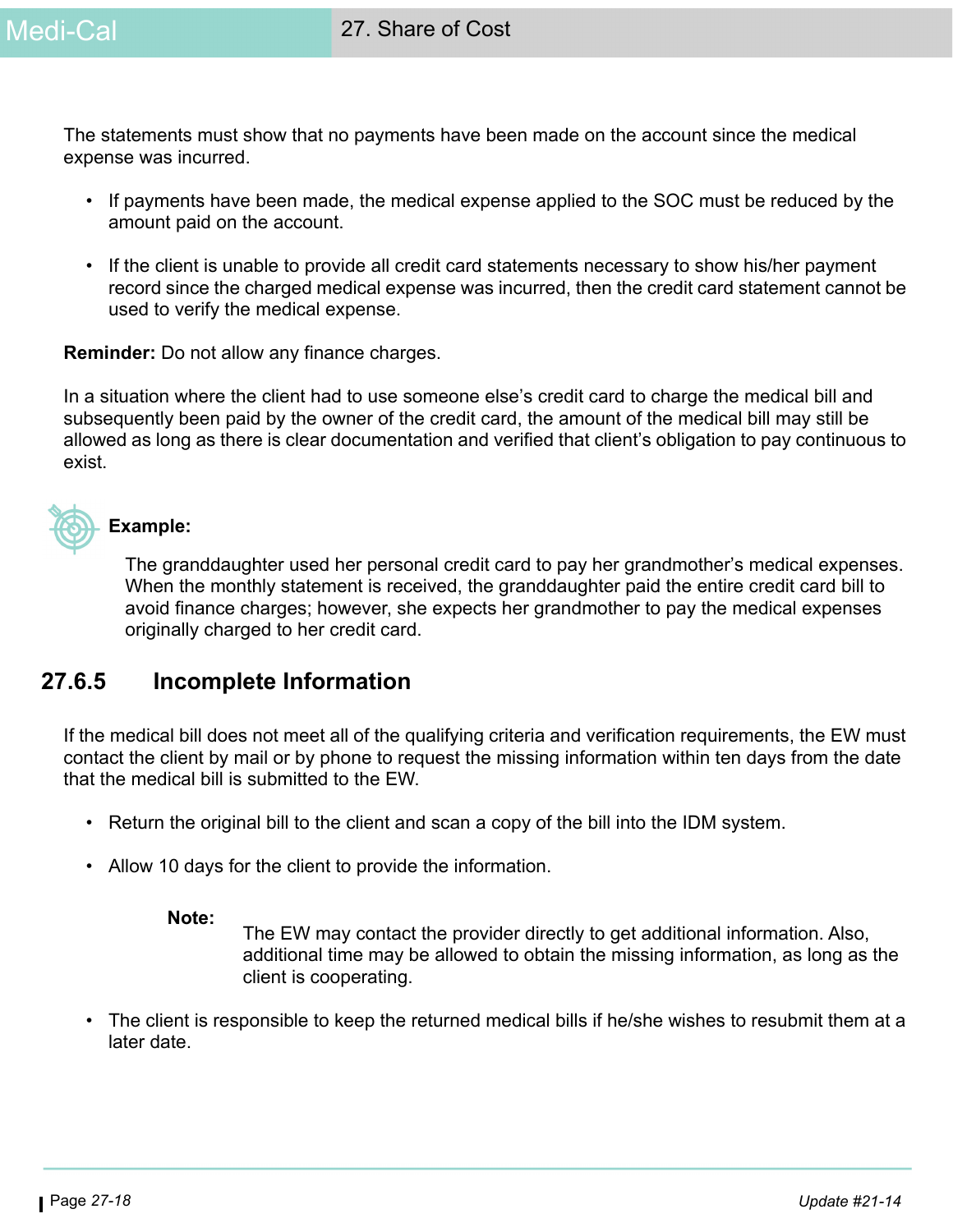### **27.6.6 Denial of Medical Bill(s)**

If the missing information is not provided within 10 days and the client has not requested an extension, or if the missing information is provided but the expenses cannot be adjusted, the EW must:

- 1. Record the denial in CalWIN on the **Collect Hunt v. Kizer Benefits Denial Detail** window. To access this window, follow the steps below:
	- Open the **Display Medical Expense Summary** window and click [Add],
	- Complete all the relevant fields when the **Collect Medical Expense Detail** window appears,
	- Click on the **Billing and Payment** button,
	- Complete the **Collect Billing and Payment Detail** window including the billing amount,
	- Click on the **Bill Discrepancies** button,
	- Check the appropriate reason for the denial on the **Collect Hunt v. Kizer Benefits Denial Detail** window.
- 2. CalWIN automatically generates a Hunt v. Kizer denial NOA (MC 353 HK). Review to ensure it is correct before issuing to the client.
- 3. Scan a copy of the rejected bill into the IDM system and return the original to the client.

**Note:** 

If the missing information is eventually provided, a SOC adjustment can later be allowed.

### **27.6.7 Limitations of Hunt v. Kizer SOC Adjustment**

When applying Hunt v. Kizer, consider the following limitations:

- The old medical expense must completely meet the SOC in the month it is being applied. If it does not fully meet the SOC, the client will not benefit. Return the bill to the client for future use.
- The client may request that the SOC adjustment begin in the future month, but he/she does not have the right to request that the SOC adjustment start several months in the future. Advise the client to resubmit the bill one month before he/she wishes to use it.
- If the bill(s) submitted exceed the client's monthly SOC, the SOC adjustment must be continued in consecutive months until the bill(s) are fully used. The client does not have the right to start and stop the adjustments. The adjustments will stop only if the case changes to no share of cost or Medi-Cal is discontinued. Any remaining SOC adjustment will be applied when the case is later reopened.
- Clients can request that an old medical bill be applied to a past month if all of the following conditions are met: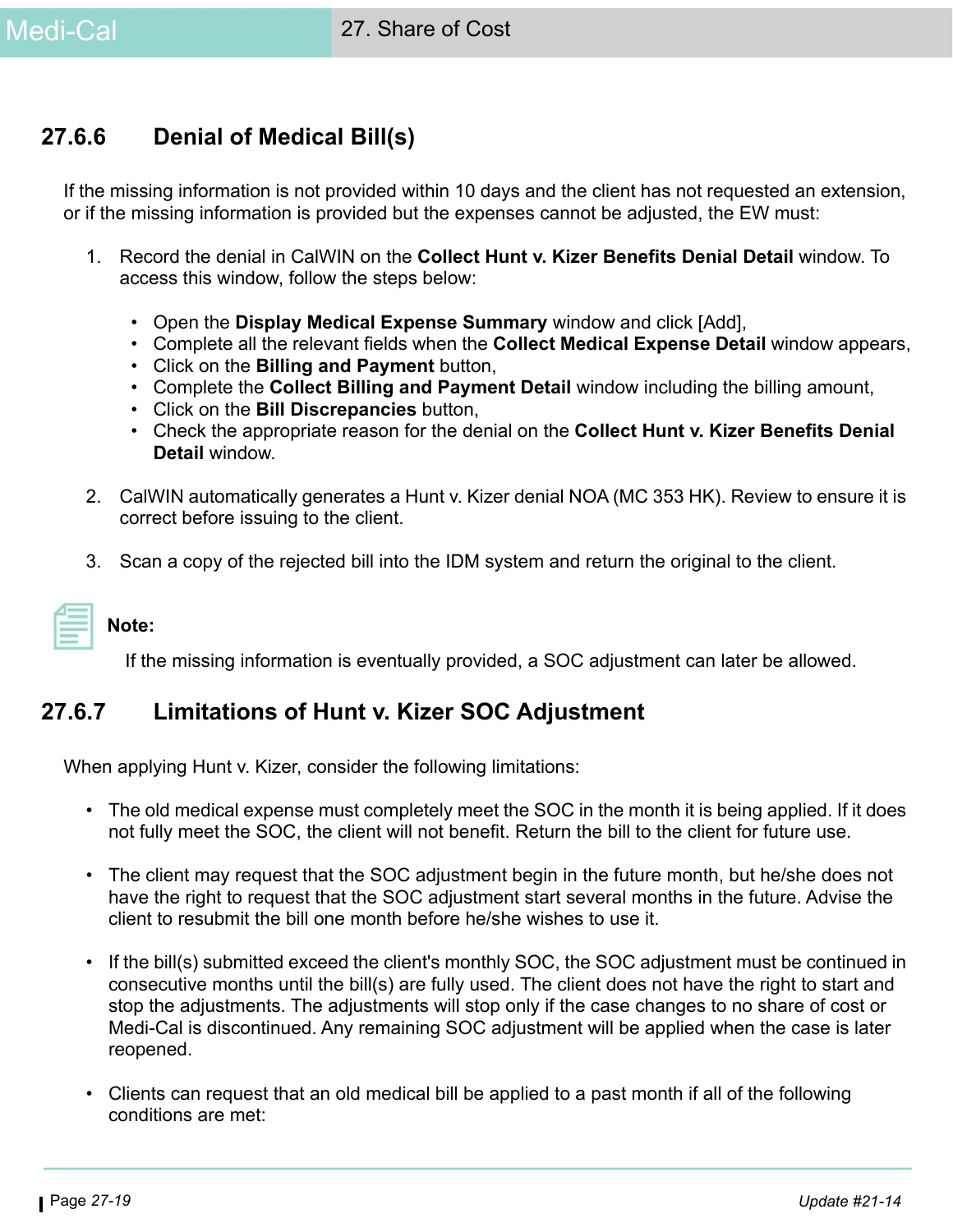- The medical bill was incurred prior to the past month to which it is being applied.
- The client has not already met the SOC and/or received a MC card for the past month(s).
- The month(s) for which the adjustment is requested is not more than 12 months prior to the current month (unless a Letter of Authorization is being issued due to county error or another valid reason).

# **27.7 Recurring Medical Expenses**

Recurring medical expenses not covered by insurance can be applied towards the SOC in the month the payment was made. The client must provide proof of the payment each month in order to apply the amount paid.

### **Important**:

A medical expense is not the same as an income deduction. A medical expense adjusts the share of cost (SOC) one month at a time (must be verified each month). An income deduction (e.g. health insurance premium) reduces the client's countable income (must be verified at renewal).

### **27.7.1 Qualifying a Medical Expense**

To determine if an expense qualifies as a bona fide medical expense, it must meet the following criteria:

- 1. Prescribed by a physician as necessary to treat a medical condition and;
- 2. Customarily considered by the medical profession as primarily for health care and medical treatment and;
- 3. Intended, and will be used, solely for the health care and medical treatment of the individual.

All three criteria must be met. A letter from the healthcare provider attesting to each of the three criteria for the specific expense is acceptable proof.

There is no exhaustive list of what expenses may qualify, but a few of the most common are: prescription drugs, over-the-counter (OTC) items (e.g. incontinence supplies, vitamins/minerals, first aid items, etc.), medical equipment (e.g. oxygen tank, wheelchair, walker, etc.).



SOC will be adjusted through MEDS only for medical expenses unrelated to Hunt v. Kizer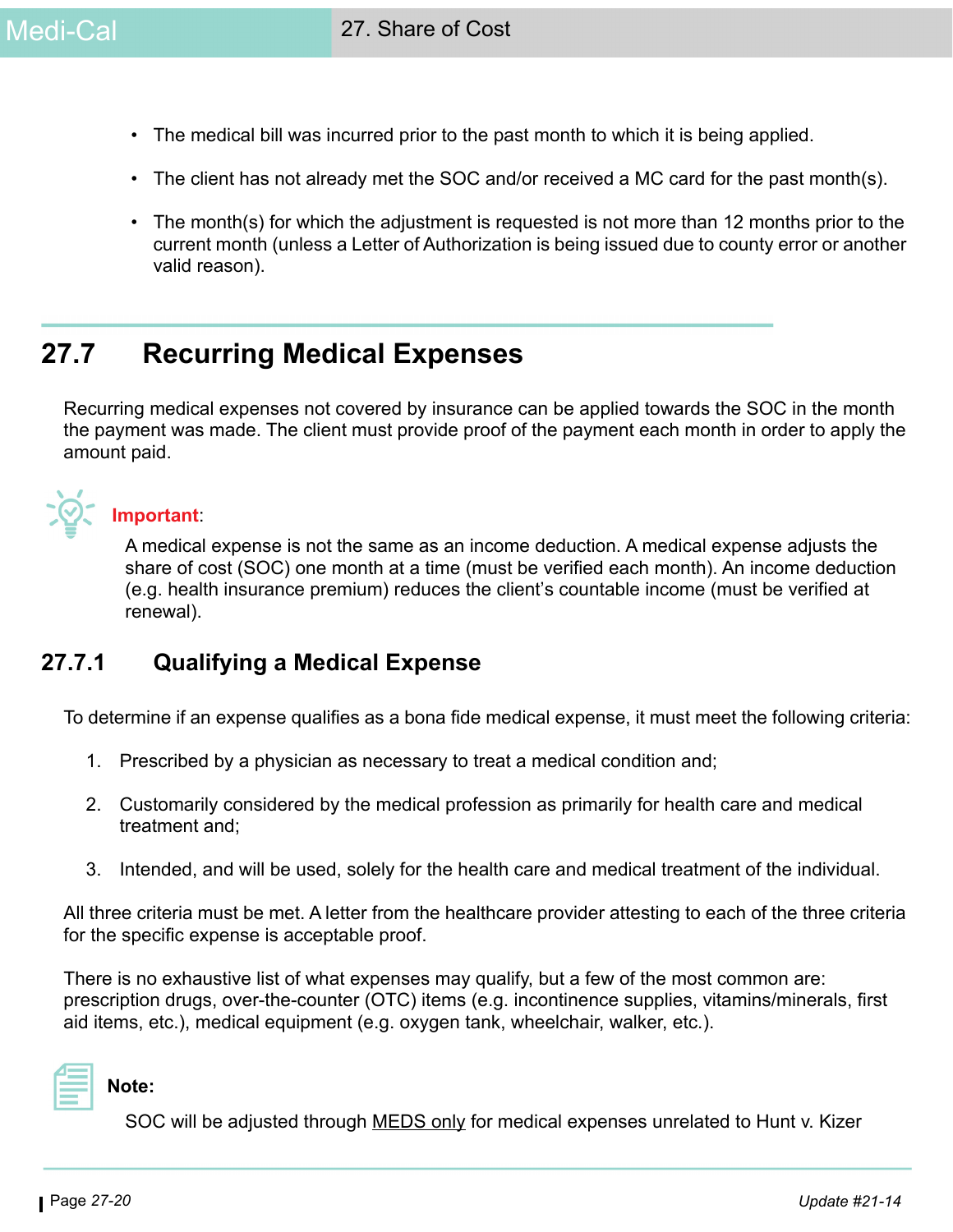# **27.8 Processes for Adjusting the SOC**

### **27.8.1 CalWIN Adjustment**

When an old, unpaid medical bill meets all of the qualifying criteria and verification requirements and is accepted for adjustment of a SOC, the EW must:

- Open the **Display Medical Expense Summary** window and click [Add] to open the **Collect Medical Expense Detail** window.
- Complete all the relevant fields including: Expense Type, Frequency, Provider Name, and Date of Service.
- Click on the [Billing and Payment] button to open the **Collect Billing and Payment Detail** window.
- Complete the **Collect Billing and Payment Detail** window including the billing amount.

#### **Note:**

CalWIN will apply the SOC adjustment until the total unpaid medical bill has been adjusted. Adjustment details are displayed in Wrap-up on the **Display Medi-Cal SOC/Financial Eligibility Determination** window.

- CalWIN automatically generates a Hunt v. Kizer approval NOA (MC 352 HK). EW must review to ensure the adjustment amount is correct.
- Document details of the bill (provider, date of service, amount of unpaid bill, and month first applied to SOC) on the Maintain Case Comments window.
- Scan the bill into the IDM system. Make a copy of the bill for the client and include it with the approval NOA. Original bills are not to be returned to the client.

### **Reminder:**

To insure the same bill is not used again, the EW must view Case Comments and the adjustment history on the **Collect Medical Expense Detail** window prior to approving any SOC adjustment.

### **27.8.2 Adjustments through MEDS**

Once the SOC adjustment has been completed in CalWIN the information will automatically be sent to MEDS. If there is a system issue or the required months cannot be established in CalWIN the EW may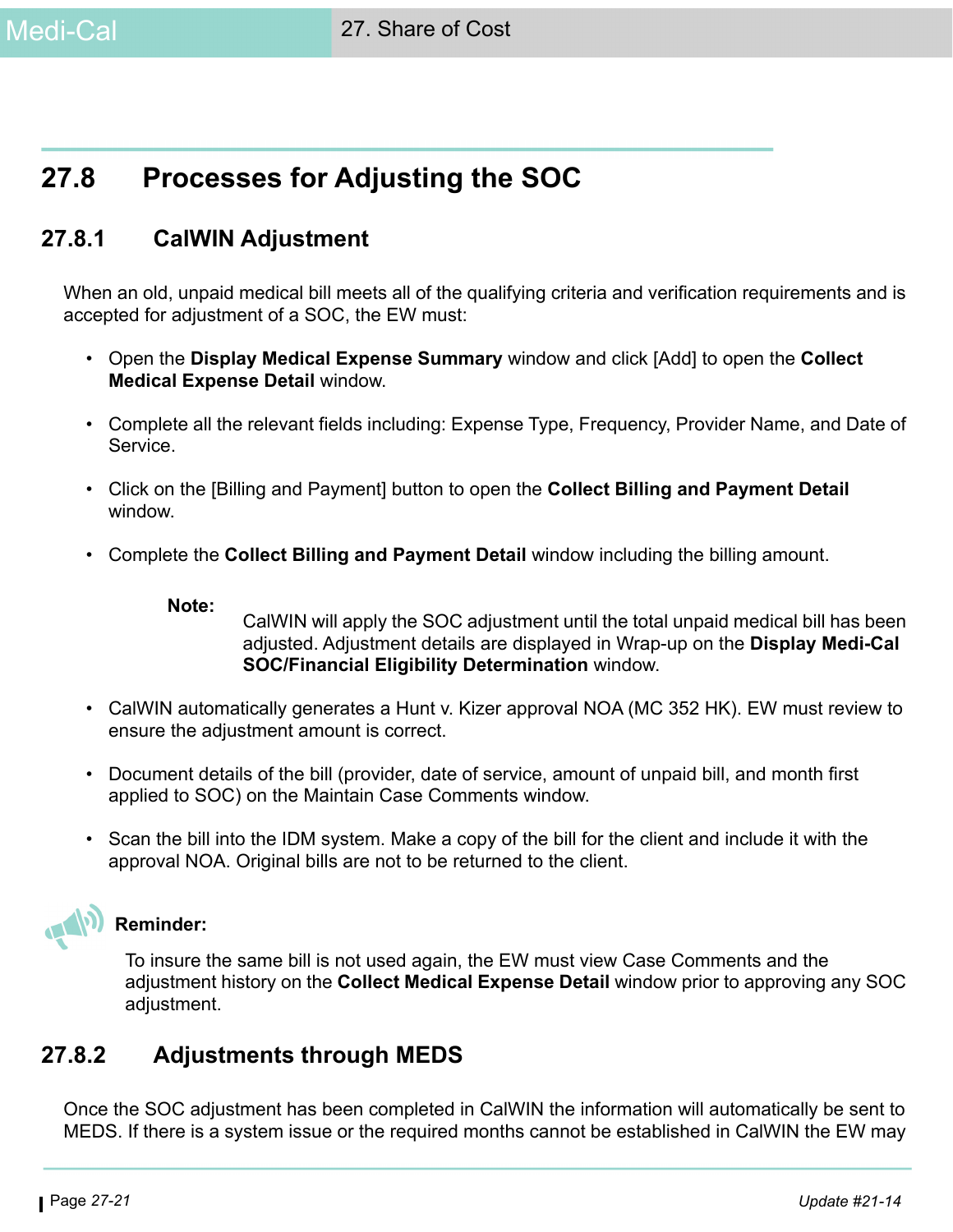request that the MEDS Terminal Operator (MTO) enter the medical bill information on the [SOCR] screen.

### **Note:**

For recurring medical expenses (unrelated to Hunt v. Kizer), there are no CalWIN entries needed and adjustment will be completed through MEDS only.

- The MC 176 M must be completed for every month that an adjustment is made.
	- Enter adjustment amount in the Underpayment Adjustment Box (Column III, Line 15).
- Manually generate Hunt v. Kizer approval NOA MC 352 HK (for Hunt v. Kizer cases only).
- Request an on-line SOCO transaction via SCD 1296 SOCO.



### **Reminder:**

A 10-day NOA is always required to increase a SOC.

# **27.9 Discontinued Cases**

A case may be discontinued before all medical bills have been used to adjust the SOC.

- At reapplication or restoration, the remaining balance which has not been used as a SOC adjustment must be continued.
- The adjustment for medical bills must be continued and the client does not need to provide new verification of the amount still owed, as the required verification was provided prior to the initial adjustment period.

A SOC adjustment must continue whenever there is an intercounty transfer. (Copies of pertinent documents must be sent with all transfers.)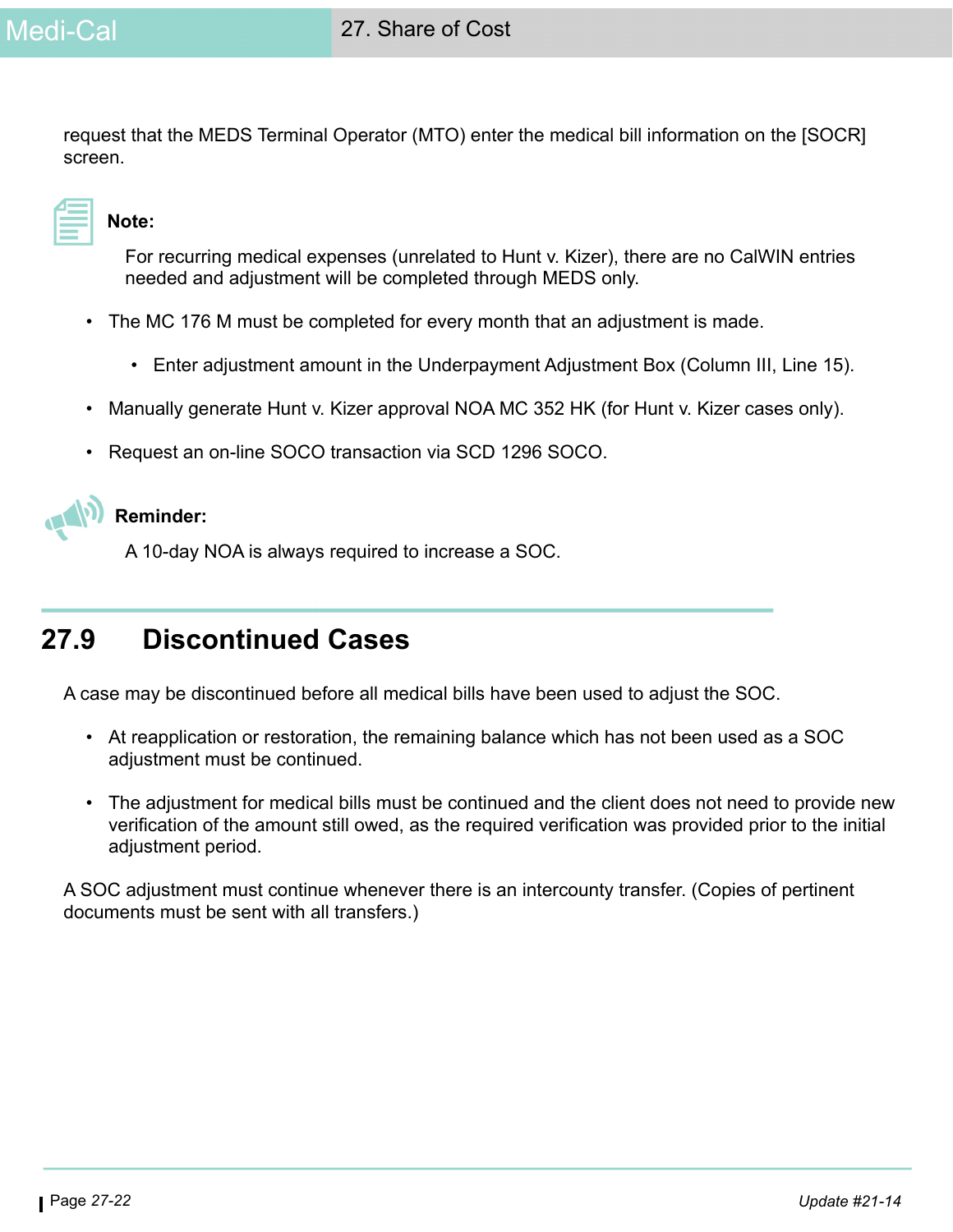# **27.10 Examples**

### **27.10.1 Intake**

#### **SOC Applicant, No Retroactive Coverage**

Joseph applies on September 6, 2017, and is determined eligible with a \$300 SOC. He has \$1500 in unpaid medical expenses with dates of service between June 2015 and August 31, 2017. When the required documentation has been received, these unpaid bills are to be divided and used to meet his SOC for September, October, November, December 2017 and January 2018.



In January, a 10-day NOA must be issued in order to increase the SOC to \$300 for February.

#### **SOC Applicant, Retroactive Coverage Requested**

Alexis applies for MC on September 23, 2017 and is determined eligible with \$70 SOC. She asks for retroactive coverage for June, July and August 2017. She has unpaid medical bills in the amount of \$35 for services provided in April 2017, one for \$18 in May 2017 and a \$350 bill for June 2017. The bills for April and May total \$53, thus reducing the June SOC to \$17. For June 2017, the \$350 is used to meet her remaining June SOC (\$17). The provider can then bill MC for the unpaid portion (\$350 minus \$17) of Alexis' June bill.

In this case, there would be no remaining bills to reduce the SOC for current and continuing months. There is no requirement to use certain bills for certain months, only that the same medical expense or portion of a medical bill not be used twice.

### **27.10.2 Continuing**

### **Saving Old and Current Bills to Apply in a Future Month**

Adam has a SOC of \$100 each month. Every month he pays approximately \$20 for a prescription that is not covered by MC. Since this amount is less than his SOC (\$100), he is never able to meet his SOC. Under the *Hunt v. Kizer* provisions, as long as he still owes the bills after five months (\$20 times 5 months = \$100 SOC), he can submit all of the \$20 bills to meet his SOC for one month.